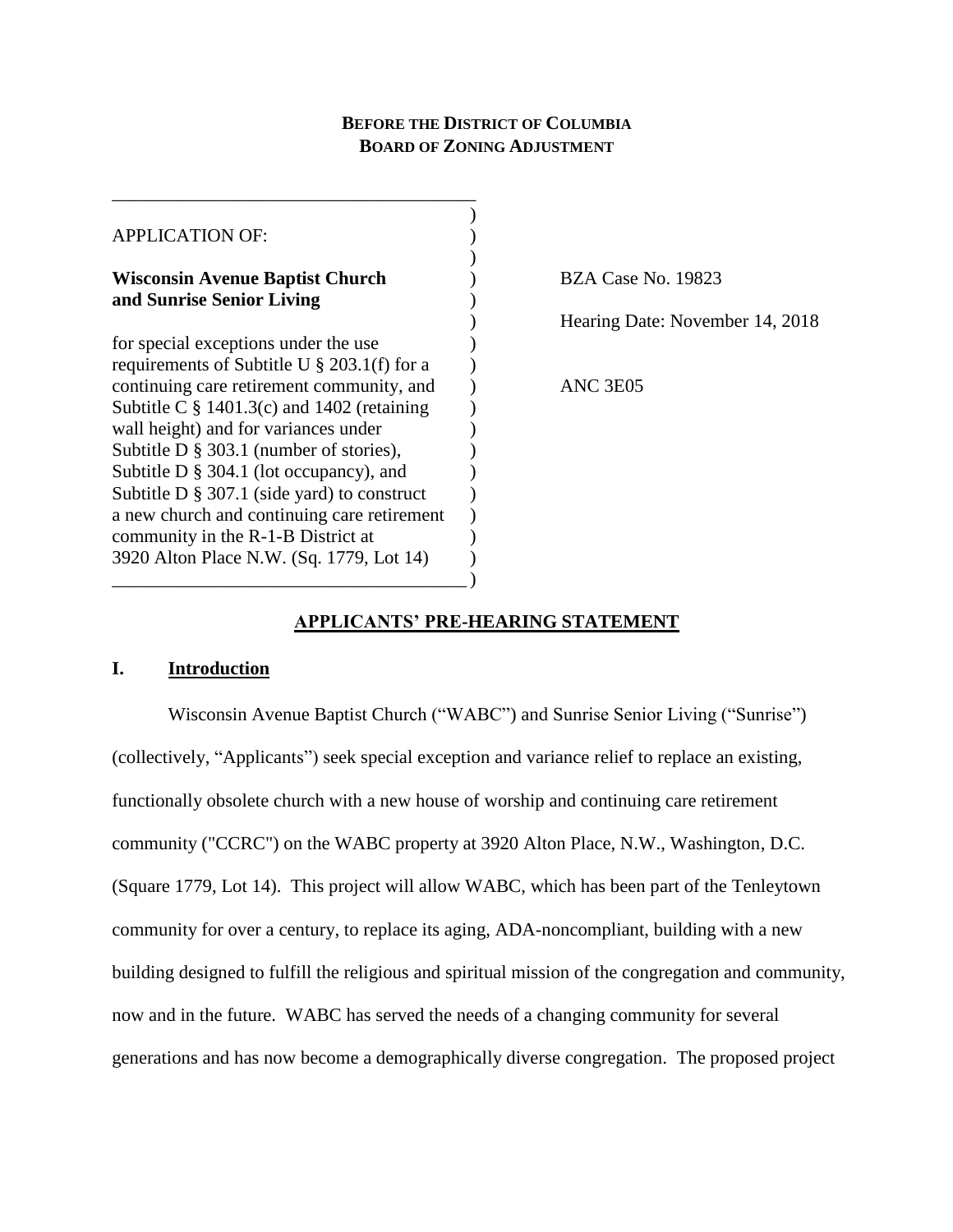will allow the church to embrace a vibrant future, enhance its worship and ministry, and expand the services it provides to the greater community.

The property is located in the R-1-B District immediately east of Wisconsin Avenue, N.W., and south of Nebraska Avenue, N.W., at Tenley Circle. The new church will accommodate 250 seats in its sanctuary and provide limited ancillary meeting and gathering space. The CCRC use will provide 86 units and common living, dining, recreational, gathering and support spaces for its residents. The single building includes a below-grade parking garage with 66 automobiles spaces. The overall height of the building will be 40 feet and four stories. It will occupy 57 percent of the lot.

The Applicants seek the following special exceptions and variances for the new church and

CCRC facility:

- Special exception relief to establish a CCRC use in the R-1-B District, pursuant to 11-U DCMR § 203.1(f);
- Special exception relief to allow a retaining wall greater than 4-feet in height with a maximum height of 13 feet and an average height of 8.25 feet , that allows for a depressed vehicle ramp into the below grade parking garage, pursuant to 11-C DCMR § 1401.3(c);
- Variance relief to increase lot occupancy (which is permitted by right at 60 percent for churches and 40 percent for other uses) to 57 percent, pursuant to 11- C DCMR § 304.1;
- Variance relief to increase the maximum number of stories from three to four while not exceeding the permitted 40-foot height limit, pursuant to 11-D DCMR § 303.1; and
- Variance relief from the 8-foot side yard requirement at the west side of the building only (where it abuts National Park Service land), which allows the inclusion of a 36-foot side yard on the east to provide a significant buffer for neighboring residences, pursuant to 11-D DCMR § 307.1.

# **II. Jurisdiction of the Board**

The Board of Zoning Adjustment (the "Board" or "BZA") has jurisdiction to grant special

exception and variance relief pursuant to 11-X DCMR §§ 901.2 and 1000.1, and 11-Y DCMR

§ 100.3.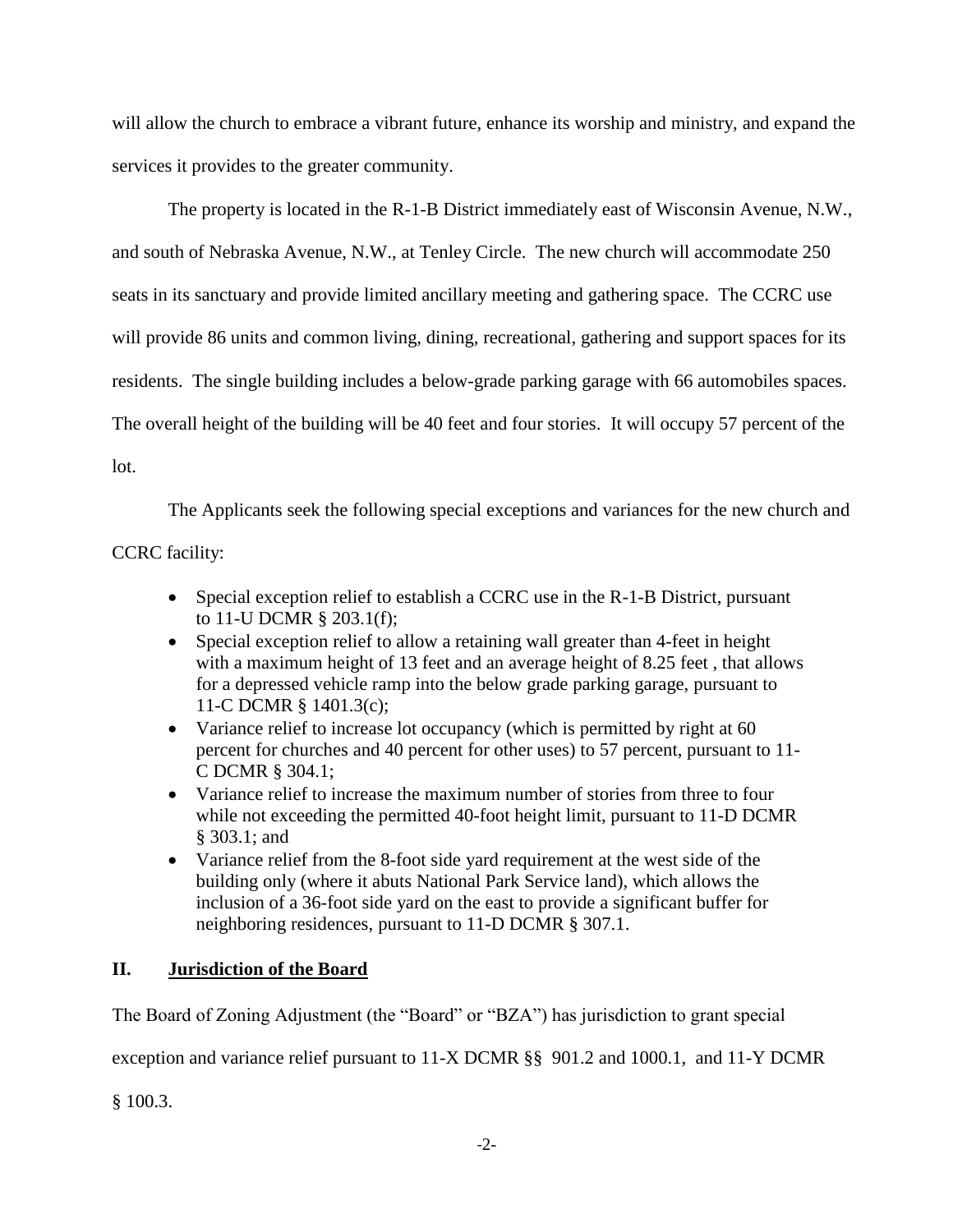#### **III. Background**

### A. The Wisconsin Avenue Baptist Church

WABC was founded over 100 years ago in the Tenleytown neighborhood and has existed at its current location on Tenley Circle for the last 60 years. The existing church building suffers from functional obsolescence, including non-ADA compliance, and major disrepair of its roof, mechanical systems, and other similar building elements. Due to these issues and others, the congregation cannot survive on the site without leveraging its land value. The church faces two options to avoid demise: (i) sell the property outright, likely to another religious institution, and permanently disband WABC at this site; or (ii) sell the property with the condition that new owner construct a new, right-sized, modern parish for WABC that fits its members and mission. The church chose the second option and partnered with Sunrise. As a continuing care retirement community (CCRC), Sunrise is the only potential buyer that is mission-compatible, less intrusive than the alternative "mega-church" that can be constructed to a height of 60 feet and 60 percent lot occupancy, and financially strong enough to support the development of both a right-sized church and a CCRC. Upon completion, a condominium regime will be created for the property and the church will continue to own its house of worship on the site.

With the new facility, WABC will be able to offer programs and services in a building specifically designed for its worship and service needs. In addition to the typical worship services, religious instruction, and Bible studies, the church will be able to meet the needs of its congregation and the community at large through its fellowship and support groups, counseling services, clothing and food drives, religious retreats, programs and lecture series, weddings, funerals, ministries for the sick and infirm, support for international missions, service projects, and other functions.

-3-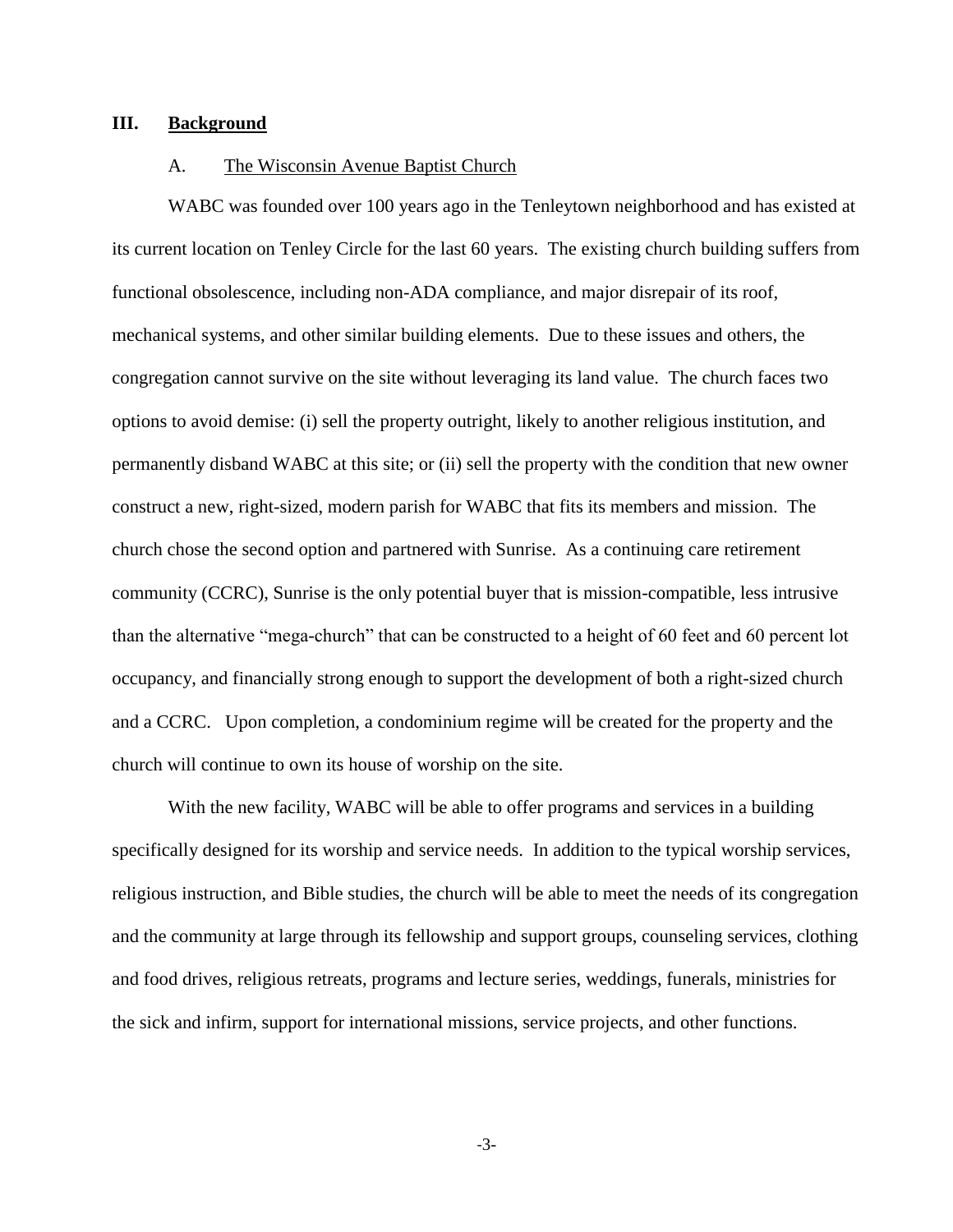### B. Sunrise Senior Living

Sunrise was founded in 1981 with a single community in Oakton, Virginia, as an alternative to the sterile, nursing home environment that was the accepted norm for senior care. The founders' vision for a resident-centered approach in a home-like community became the new standard in the assisted living industry. With approximately 350 communities in the United States, Canada, and the United Kingdom, Sunrise is considered the leader in private senior care and has the demonstrated experience to ensure the long-term success of the proposed facility at the WABC site. Sunrise is so highly regarded that in 2018 the company was awarded "Highest in Customer Satisfaction among Senior Living Communities" by J.D. Power and Associates. The new facility will offer assisted living and memory care services. Assisted living is for older adults who value their independence but need some assistance with daily activities, such as bathing, dressing, transportation and medication reminders. Seniors may live in their own suites or with a companion and are relieved of household chores such as laundry, cooking, and cleaning. The units include a living area, a sleeping area or a bedroom, and a bathroom. There are no kitchen facilities within each resident unit as dining is provided three times daily. The assisted living units will be located on the first, second and third floors of the proposed building. Significant common space is provided in the dining rooms, library, salon, bistro, and activity spaces.

The top floor of the building will be devoted to memory care units and services for seniors suffering from dementia, which slowly interferes with one's mental ability to manage everyday life. The memory care services provide a safe and stimulating environment where the needs of seniors with dementia, including its most common form, Alzheimer's disease, can be individually addressed.

-4-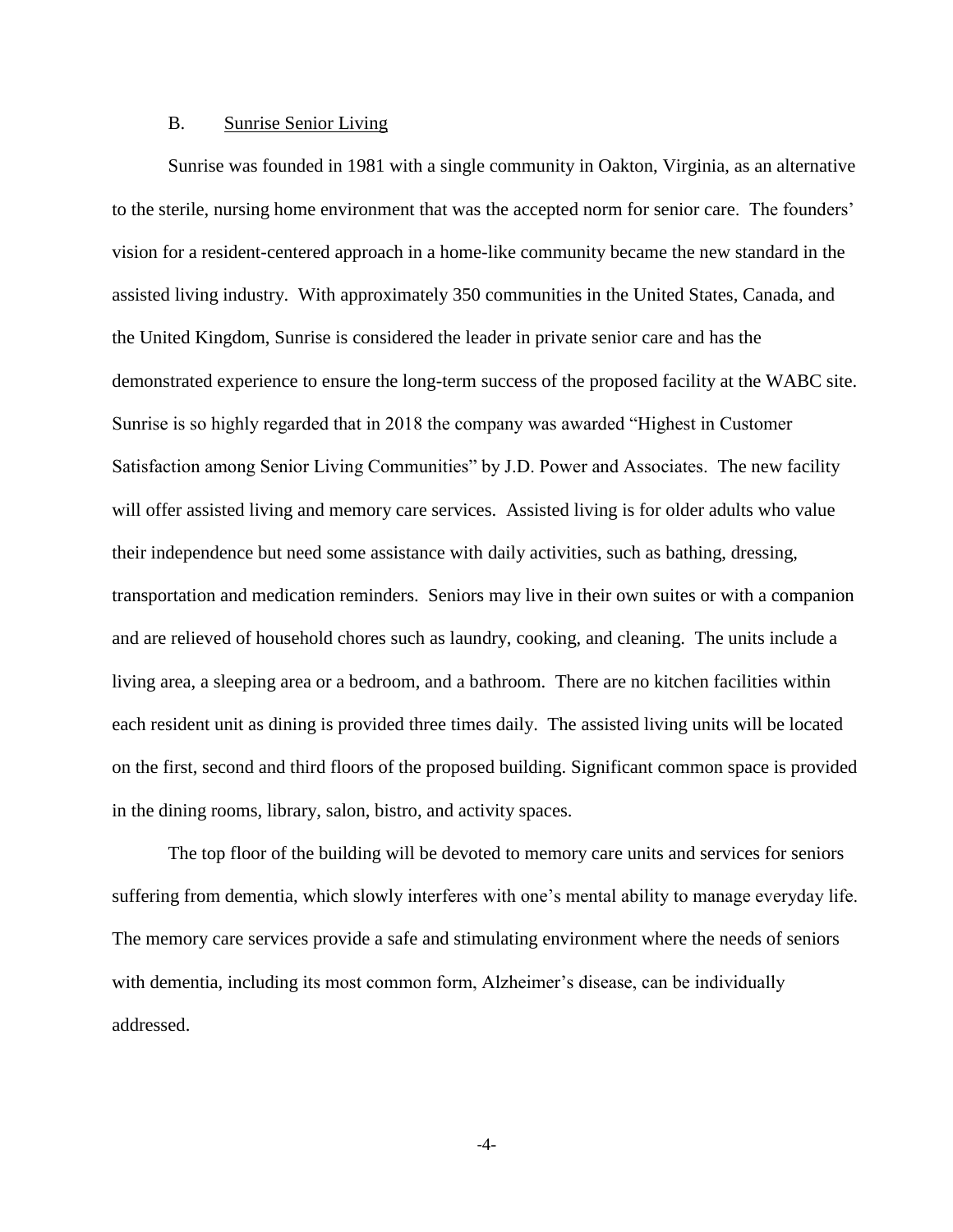The CCRC use will help alleviate the pressing need for senior care in the District.

Currently, Upper Northwest DC and Montgomery County, Maryland, are home to several assisted living facilities, but demand still far outpaces the supply. To analyze demand, Sunrise researched and analyzed qualified senior ("QS") and qualified caregiver ("QCG") households based on age brackets and income levels, consistent with industry norms.<sup>1</sup> The number and density of QS and QCG households within three and five miles (excluding Virginia) is very high. However, the number of private-pay assisted living and memory care beds is very scarce. In the next ten years, the number of seniors (75+) in DC will grow by over 40 percent (4 percent Compound Annual Growth Rate). $2$  The need for assisted living and memory care services will only grow at this rapid rate. Without additional supply of high-quality senior housing options, the city will not be able to support its aging residents. They will have to relocate to meet their needs elsewhere.

| <b>Statistic</b>                | 3 Miles | 5 Miles |
|---------------------------------|---------|---------|
| 2015 QS Household (75+, \$50k+) | 5.524   | 10.452  |
| 2015 QCG Household (45-64,      | 22,635  | 44.800  |
| $$100k+$                        |         |         |

|             | <b>STOOK+)</b>                             |      |            |              |         |     |           |              |
|-------------|--------------------------------------------|------|------------|--------------|---------|-----|-----------|--------------|
|             |                                            |      |            |              |         |     |           |              |
|             |                                            |      |            |              |         |     |           |              |
|             |                                            |      |            |              |         |     |           |              |
|             |                                            |      |            |              |         |     |           |              |
| <b>Dist</b> | <b>Property Name</b>                       | Est. | <b>Age</b> | <b>Total</b> | $AL+MC$ | AL. | <b>MC</b> | IL           |
| 0.7         | Forest Hills of DC                         | 1926 | 91         | 57           | 57      | 57  | $\Omega$  | $\Omega$     |
| 0.8         | Connecticut Ave, Sunrise of                | 2004 | 13         | 100          | 100     | 68  | 32        | $\mathbf{0}$ |
| 1.1         | Chew Chase House                           | 1976 | 41         | 131          | 131     | 131 | $\Omega$  | 0            |
| 1.4         | Friendship Heights, Brighton Gardens of    | 1997 | 20         | 131          | 131     | 107 | 24        | $\mathbf{0}$ |
| 1.5         | Methodist Home Forest Side                 | 2011 | 6          | 33           | 33      | 0   | 33        | 0            |
| 1.9         | <b>Grand Oaks</b>                          | 2001 | 16         | 172          | 172     | 139 | 33        | $\Omega$     |
| 3.2         | Five Star Premier Residences of Chew Chase | 1990 | 27         | 335          | 79      | 79  | $\Omega$  | 256          |
| 3.8         | The Residences at Thomas Circle            | 1963 | 54         | 140          | 140     | 140 | 0         | $\Omega$     |
| 4.3         | <b>Bartholomew House</b>                   | 1998 | 19         | 33           | 33      | 33  | $\Omega$  | 0            |
| 4.7         | Springvale Terrace Retirement Community    | 1965 | 52         | 156          | 72      | 72  | 0         | 84           |
| 4.9         | Kensington Park                            | 1993 | 24         | 221          | 161     | 110 | 51        | 60           |

<sup>&</sup>lt;sup>1</sup> For 2015, the most current information available, a QS household's occupants are at least 75 years old with an annual income of approximately \$50,000 or more. QCG households' occupants are 45 to 64 years old with an annual income of \$100,000 or more.

 $\overline{\phantom{a}}$ 

<sup>&</sup>lt;sup>2</sup>"DC-VA-MD-WV Metropolitan Area Demographic Data, Montgomery College." [http://cms.montgomerycollege.edu/edu/department.aspx?id=45952.](http://cms.montgomerycollege.edu/edu/department.aspx?id=45952)

 $\frac{3}{3}$  List of properties within 5-mile radius, as of 2017.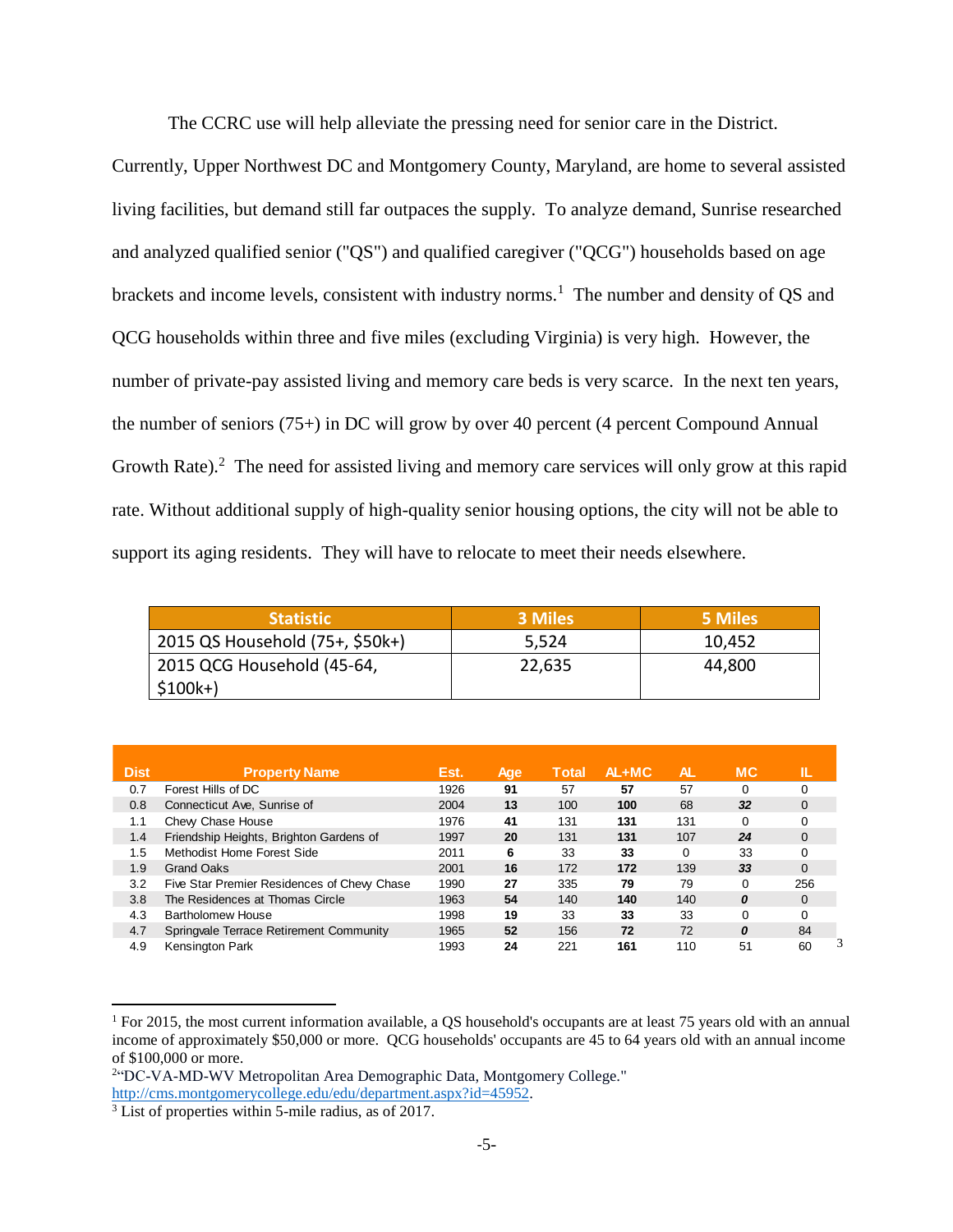The District recognizes the importance of increasing the supply of high-quality senior housing options. Assisted living facilities are an important component of the District's overarching objective to promote aging in place in an environment that is less intensive than a nursing home and that empowers the continued vitality and individuality of District seniors.<sup>4</sup>

## C. Description of the Site and Surrounding Area

WABC is located at 3920 Alton Place, N.W., Washington, DC 20016 (Square 1779, Lot 14) (the "Property") in the Tenleytown neighborhood. It is presently improved with a brick church that no longer serves the worship needs of the congregation. An asphalt parking lot and a playground are also on the site. The Property is zoned R-1-B, as shown on the excerpt of the zoning map attached as Exhibit A. It is bounded by Alton Place to the north, Yuma Street to the south, federal parkland to the west abutting Tenley Circle, and single-family residences to the east fronting on 39<sup>th</sup> Street.

While slightly set back from the Wisconsin Avenue corridor, the Property is visually contiguous with religious, educational and retail uses along Wisconsin Avenue, Nebraska Avenue, and Tenley Circle. At Tenley Circle to the west are the American University Washington College of Law, St. Ann Catholic Church, and the Yuma Study Center, a faith-based organization for women, all of which complement the proposed religious use that will continue at the Property. Woodrow Wilson High School is to the northeast of the site along Nebraska Avenue, N.W., Janney Elementary School and the Tenleytown Public Library are to the northwest at Wisconsin Avenue and Albemarle Street, N.W., and the Tenleytown Firehouse is two blocks to the southwest at Wisconsin Avenue and Warren Street, N.W. Mixed-use retail, service and office uses are two blocks north. Retail and commercial uses continue south along Wisconsin. The National Park

 $\overline{a}$ 

<sup>4</sup> *See* District of Columbia Committee Report for the Assisted Living Regulator Act of 2000, [http://lims.dccouncil.us/Download/7568/B13-0107-CommitteeReport1.pdf.](http://lims.dccouncil.us/Download/7568/B13-0107-CommitteeReport1.pdf)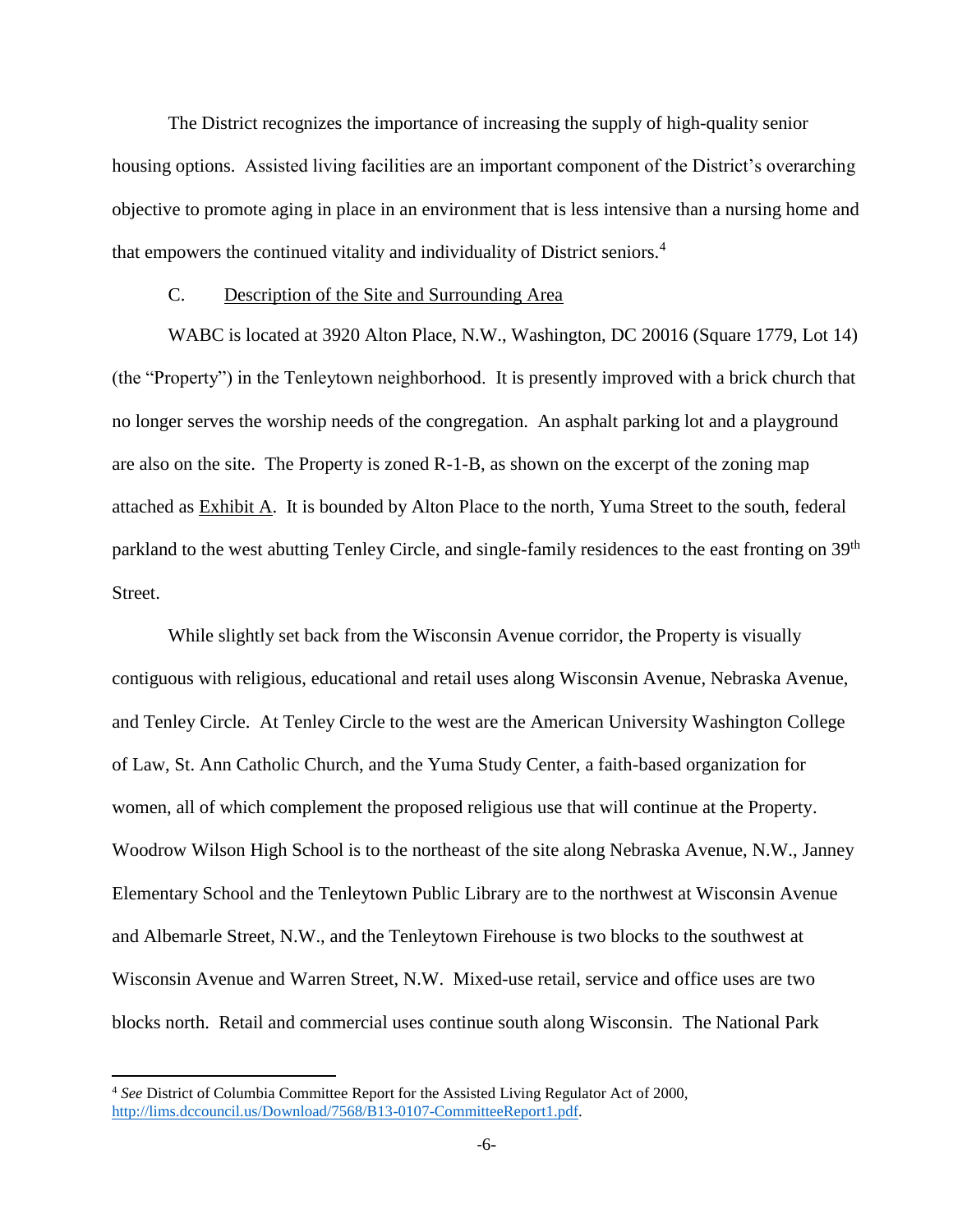Service ("NPS") owns Lot 811, the triangular parcel in Square 1779 immediately west of and abutting the WABC land. Lot 811 fronts on Tenley Circle, Nebraska Avenue, and Yuma Street, N.W.



## D. Description of Proposal

The Applicants propose to demolish the existing, outmoded church building in order to construct a new building to house a church and a CCRC facility, as shown on the drawings submitted with this prehearing statement. The new building will have an overall height of 40 feet with four stories and will occupy 57 percent of the lot. The south portion of the building will be devoted to religious uses on the first and second floors, and parts of the cellar level. The main entrance to the church will be on Yuma Street, N.W. and from the below grade garage. The CCRC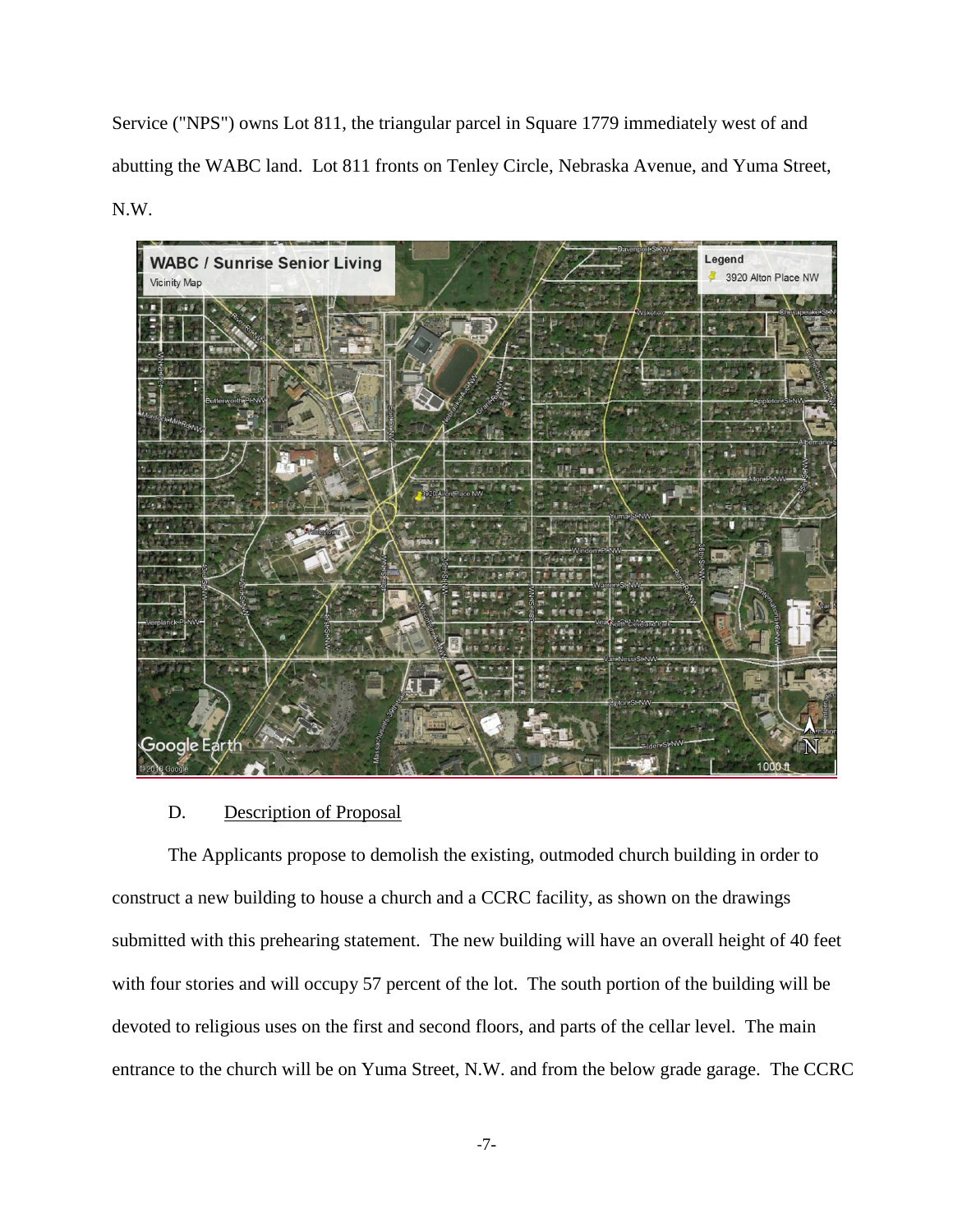use will provide 86 units and occupy portions of the cellar, first and second floor levels and all of the third and fourth floor levels. The main entrance to the CCRC will be on Alton Place, N.W., which includes a drop-off drive to the front door. There are residences along the east side of the property, but the building will be set back approximately 36 feet from the property line (far more than the required eight feet), providing a significant tree and fence buffer for these residences. That buffer will include an 8 to 16-foot wide landscaped strip extending from Alton Place to Yuma Street parallel to the rear yards of these houses. A new board fence will be erected at the east property line; a second fence will be located on top of a retaining wall at the east side of the through-driveway between Alton Place and Yuma Street. The one-way driveway is entered at grade level at Alton Place, descends 13 feet to the garage entrance, and then rises again to grade level at the south to allow cars to exist onto Yuma Street. Because of the changing slope of the driveway, the retaining wall varies in height from several inches closest to the streets up to 13 feet where the driveway meets the garage entrance.

The CCRC portion of the building, on floors 1-3, will provide residential units (without kitchens), dining rooms, a living room, activity rooms, a bistro, a library, a spa/salon, offices, and an interior garden courtyard. The top (4th) floor will be dedicated to residents with memory and cognition-related disabilities. In addition to the memory-care residential units, this floor will provide separate amenity space including dining, lounge and activity rooms, and a secure balcony.

The CCRC will create a total of 70 full-time equivalent ("FTE") jobs on an annual basis. Employees will work in three shifts, as follows:

| $\sim$ 30 employees <sup>5</sup>                         |
|----------------------------------------------------------|
| $\sim$ 25 employees, reducing by approximately 25% after |
| dinner and another 25% after 9:00 PM                     |
| $\sim$ 6 employees                                       |
|                                                          |

<sup>5</sup> The number of employees is based on stabilized occupancy rate of 93 percent and is variable based on care needs of the then current resident population.

 $\overline{a}$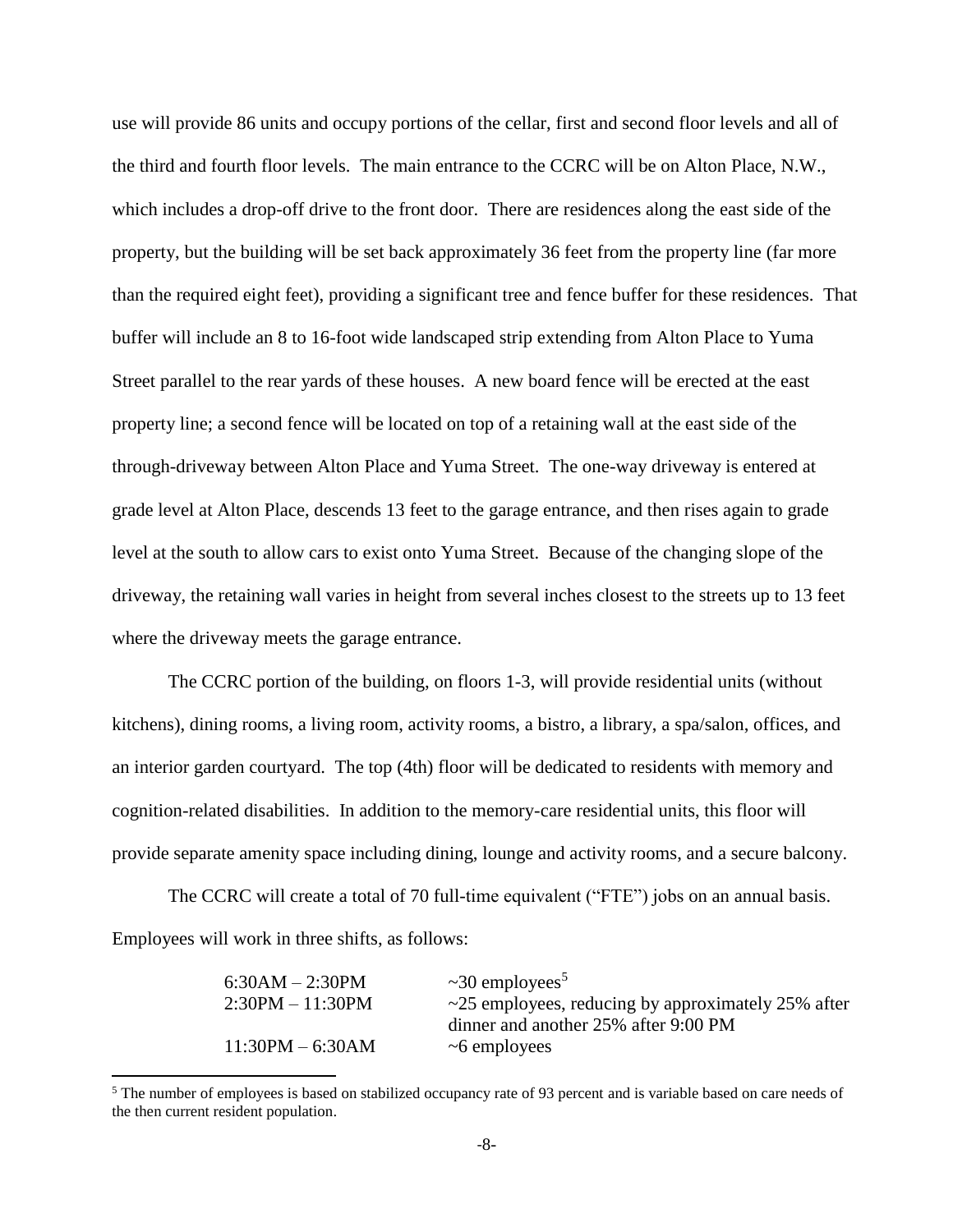The staff levels will change based on the care needs of the resident population at a given time.

The church and its accessory uses are located in the south portion of the building on the first floor and a portion of the second floor. The first below-grade level provides vehicular and bicycle parking spaces, additional church space, a main kitchen, laundry facilities, fitness and physical therapy space, and mechanical space. The second below-grade level will provide additional parking spaces. A total of sixty-six (66) vehicle parking spaces will be provided in the two-level garage. Thirty-two (32) long-term bicycle spaces will be located on the first level of the garage in a bike storage room, in accordance with the standards for multi-unit residential buildings (29 spaces) and a religious institution (2 spaces). Because seniors living in the building are not anticipated to be riding bikes to and from the site, these spaces will be available for CCRC staff, visitors and church members.

Since the time of filing its application on June 14, 2018, the Applicants have revised the exterior architectural design of the building, with no appreciable change to the internal floor plans. The most significant change is to the exterior articulation of the church design. At the request of ANC 3E, the architectural expression was changed from a suburban-looking church to a modern idiom. The design of the CCRC portion of the building was also refined to emphasize the appearance of a three-story building. The new elevations are included with the revised drawings submitted as Exhibit E. The Applicants will describe these changes in greater detail at the hearing.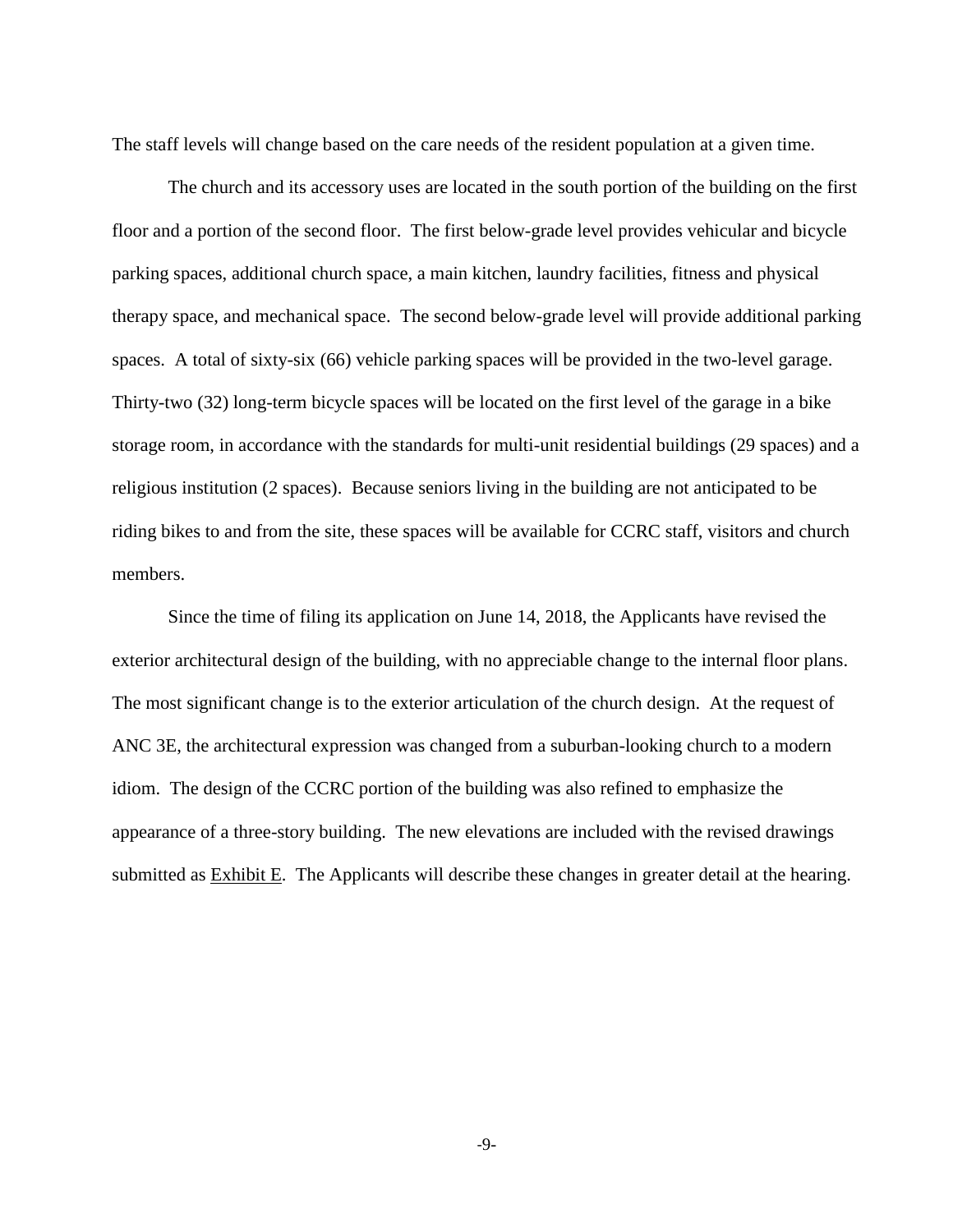# **IV. The Applicants Meet the Standards for Special Exception Relief under the Zoning Regulations**

# A. Standard of Review

A special exception use is a use deemed compatible with other uses permitted in that

particular zoning classification provided certain requirements are met. To grant special exception

relief, the Board must find that the project:

- (1) will be in harmony with the general purpose and intent of the Zoning Regulations and Zoning Maps;
- (2) will not tend to affect adversely, the use of neighboring property in accordance with the Zoning Regulations and Zoning Maps; and
- (3) will meet any special conditions required for each special exception requested, as specified in the Zoning Regulations.

# 11-X DCMR § 901.2.

Relief granted through a special exception is presumed appropriate, reasonable and

compatible with other uses in the same zoning district, provided the specific regulatory

requirements for the relief requested are satisfied. The D.C. Court of Appeals has consistently

emphasized the narrow scope of the Board's discretion in reviewing special exception applications:

In evaluating requests for special exceptions, the Board is limited to a determination of whether the exception sought meets the requirements of the particular regulation on which the application is based . . . . The applicant has the burden of showing that the proposal complies with the regulations; but once that showing has been made, the Board ordinarily must grant the application.

*National Cathedral Neighborhood Ass'n v. District of Columbia Bd. of Zoning Adjustment*, 753

A.2d 984, 986 n.1 (D.C. 2000) (quoting *French v. District of Columbia Bd. of Zoning Adjustment*,

658 A.2d 1023, 1032-33 (D.C. 1995)); *see also Stewart v. District of Columbia Bd. of Zoning* 

*Adjustment*, 305 A.2d 516, 518 (D.C. 1973) (noting that "[s]pecial exceptions, unlike variances,

are expressly provided for in the Zoning Regulations"). If the specific requirements of the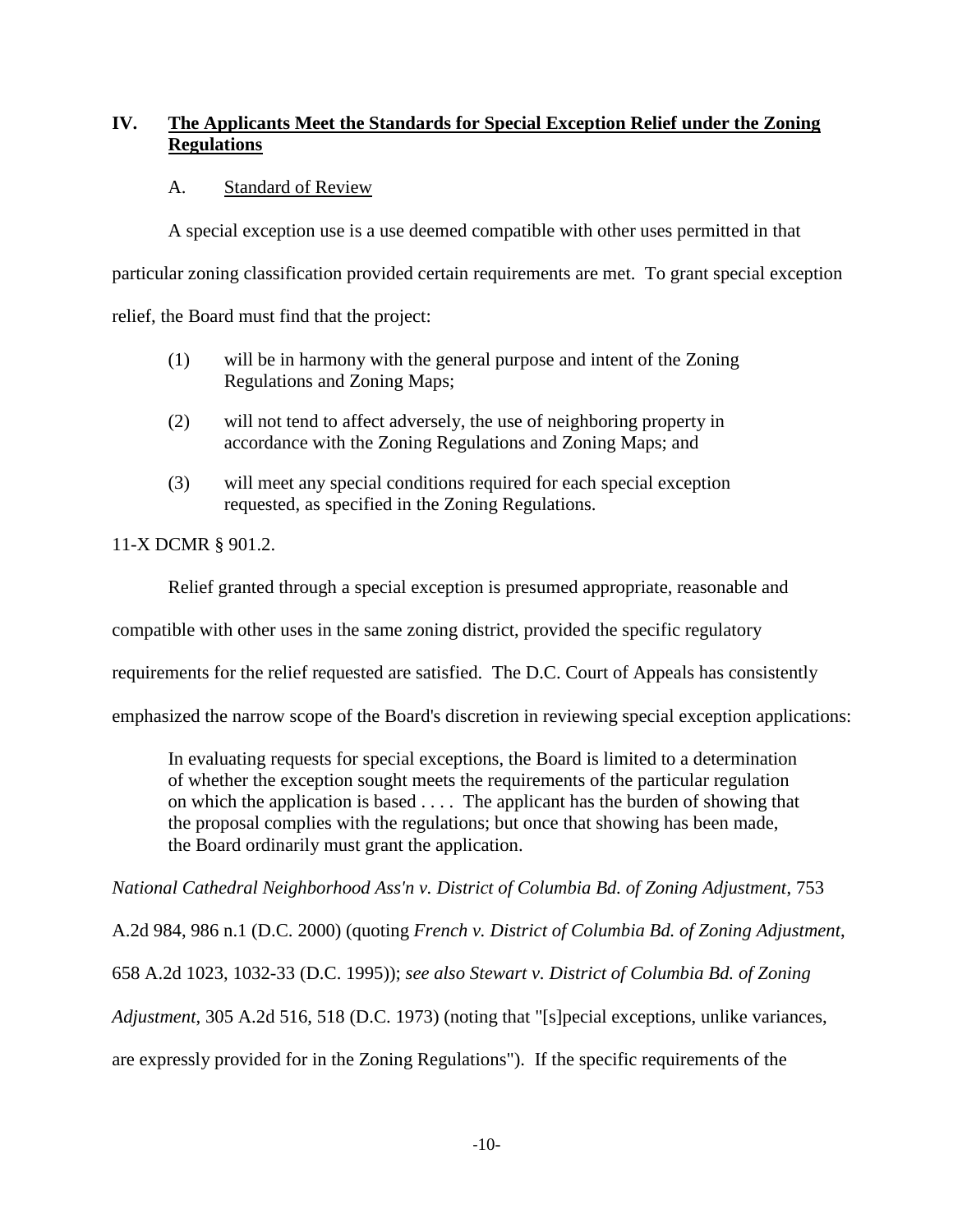regulation are met, the Board is generally precluded from denying an application for special exception relief.

#### B. Description of Requested Special Exception Relief

#### *1. Operation of a Continuing Care Retirement Community*

The Applicants seek special exception relief to operate a CCRC in the R-1-B Zone District in accordance with 11-U DCMR § 203.1(f).

#### *2. Retaining Wall*

Pursuant to 11-C DCMR § 1401.3(c), retaining walls are limited to four feet in height, with certain exceptions not applicable here. The Applicants seek special exception relief to construct a retaining wall along the east portion of the site ranging in height from a few inches to 13 feet at its highest point. The average height of the retaining wall along its length down the ramp is 8'3.1". The retaining wall is necessary to accommodate the sloped garage ramp to the below-grade parking and the loading facilities, as shown on the drawings. The board is authorized to grant relief from the retaining wall height restrictions pursuant to 11-C DCMR § 1402.1 and 11-X DCMR § 900- 901.

C. Applicants Satisfies the Burden of Proof for a Special Exception to Operate a Continuing Care Retirement Community

*1. Operating a Continuing Care Retirement Community will be in harmony with the general purpose and intent of the Zoning Regulations and Zoning Maps.*

The Project will be in harmony with the purpose and intent of the zoning regulations and related maps. A CCRC is a residential use that fits comfortably within the R-1-B District. It is particularly suited to this site within the Tenleytown neighborhood, where the single-family community to the east meets the commercial Wisconsin Avenue corridor. It is an excellent transitional use between these two areas that allows senior residents to live in a multi-unit care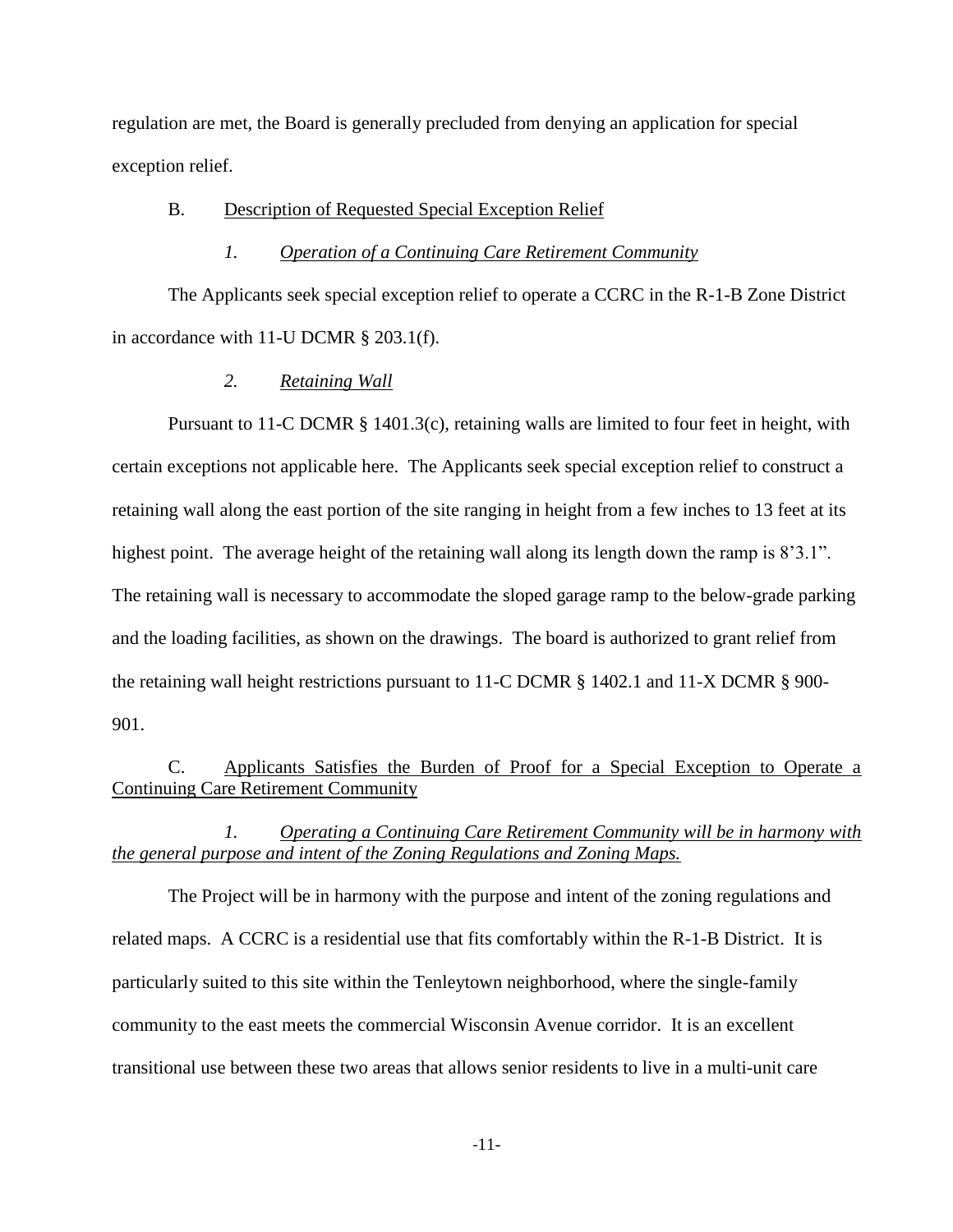facility at the edge of a commercial district while remaining part of a single-family neighborhood . The size and the scale of the project conforms to the nature and character of the residential community. A nearby example of a CCRC use in an R-1-B District fitting comfortably within a neighborhood is the four-story Seabury at Friendship Terrace, approximately five blocks away at Butterworth and 43rd Street, N.W., across from St. Columba's Episcopal Church.

The Wisconsin Avenue corridor provides a variety of uses reflective and supportive of the proposed CCRC-church building. Directly across Tenley Circle are similar institutional, religiousbased uses, such as St. Ann's Catholic Church and school, St. Alban's Early Childhood Center, Janney Elementary School, and American University Washington College of Law. Other nearby higher-intensity uses include Woodrow Wilson High School and the Restoration Church, which worships at the high school. The Property is located within a narrow gap between two mixed-use zones, and within  $1/10^{th}$  of a mile from the closest Metro access point. The project is surrounded on all sides by significant open space created by Alton Place, Yuma Street, National Park Service Land and a 36 foot buffer to the adjacent residential property lines. Given the close proximity to dense, more-active uses, the Project will provide an appropriate buffering and transitional use between the active commercial and institutional uses along Wisconsin Avenue and the residential uses to the east.

# *2. Operating a Continuing Care Retirement Community will not tend to affect adversely the use of neighboring property in accordance with the Zoning Regulations and Zoning Maps.*

The project will not affect adversely the use of neighboring properties. Specialized residential units for an elderly population will maintain the residential character of the neighborhood at a site that is immediately adjacent to the commercial and institutional spines of Wisconsin and Nebraska Avenues. Given the residents' status and need for assistance with daily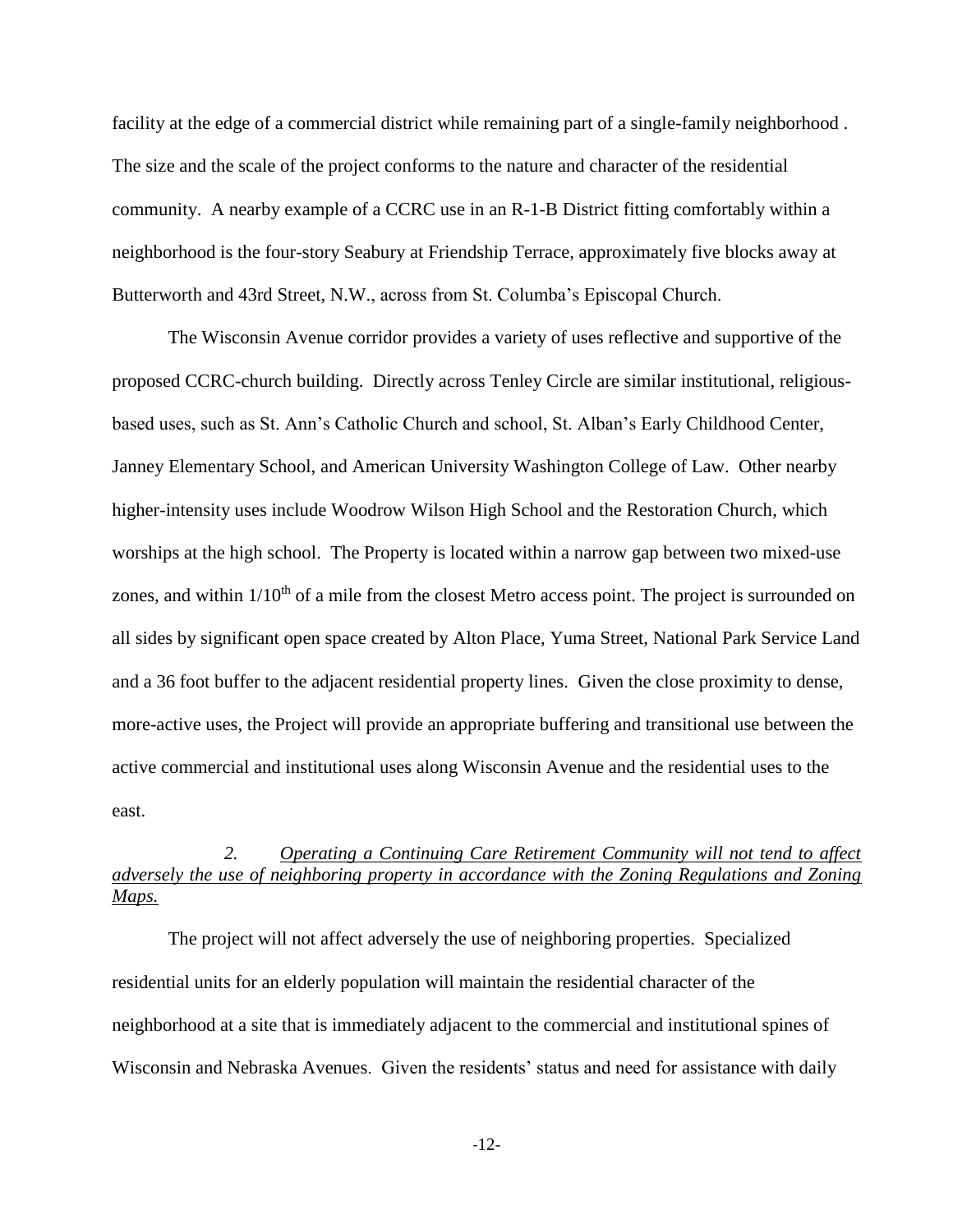living, they will not alter in any significant manner the existing quiet character of the neighborhood. Additionally, the shift rotation of the CCRC staff will be at non-peak vehicular and pedestrian times of the day. The existing religious use of the property will remain, but a with lower use intensity as there will be no child care services offered. As parking will be self-contained and consistent with code required number of spaces, there will be no added stress on street parking.

## *3. The Proposed Continuing Care Retirement Community use meets the requirements for a special exception under Subtitle U § 203.1(f).*

## *(1) The use shall include one or more of the following services: (A) Dwelling units for independent living; (B) Assisted living facilities; or (C) A licensed skilled nursing care facility.*

The proposed CCRC use will provide assisted living and memory care units, but it will not offer units for independent living or skilled nursing facilities. As such, the proposed use is consistent with this section and is permitted through special exception approval. The assisted living units are designed for older adults who value their independence but need some assistance with daily activities such as bathing, dressing, transportation and medication reminders. Seniors may live in their own suites or with a companion and are relieved of household chores such as laundry, cooking, and cleaning. A separate portion of the building would be devoted to older adults living with memory loss, including Alzheimer's and other forms of dementia. Generally, these services include a secure floor with staff trained to understand the needs of people with dementia. Staff would be on site 24-hours to assist all residents, as needed.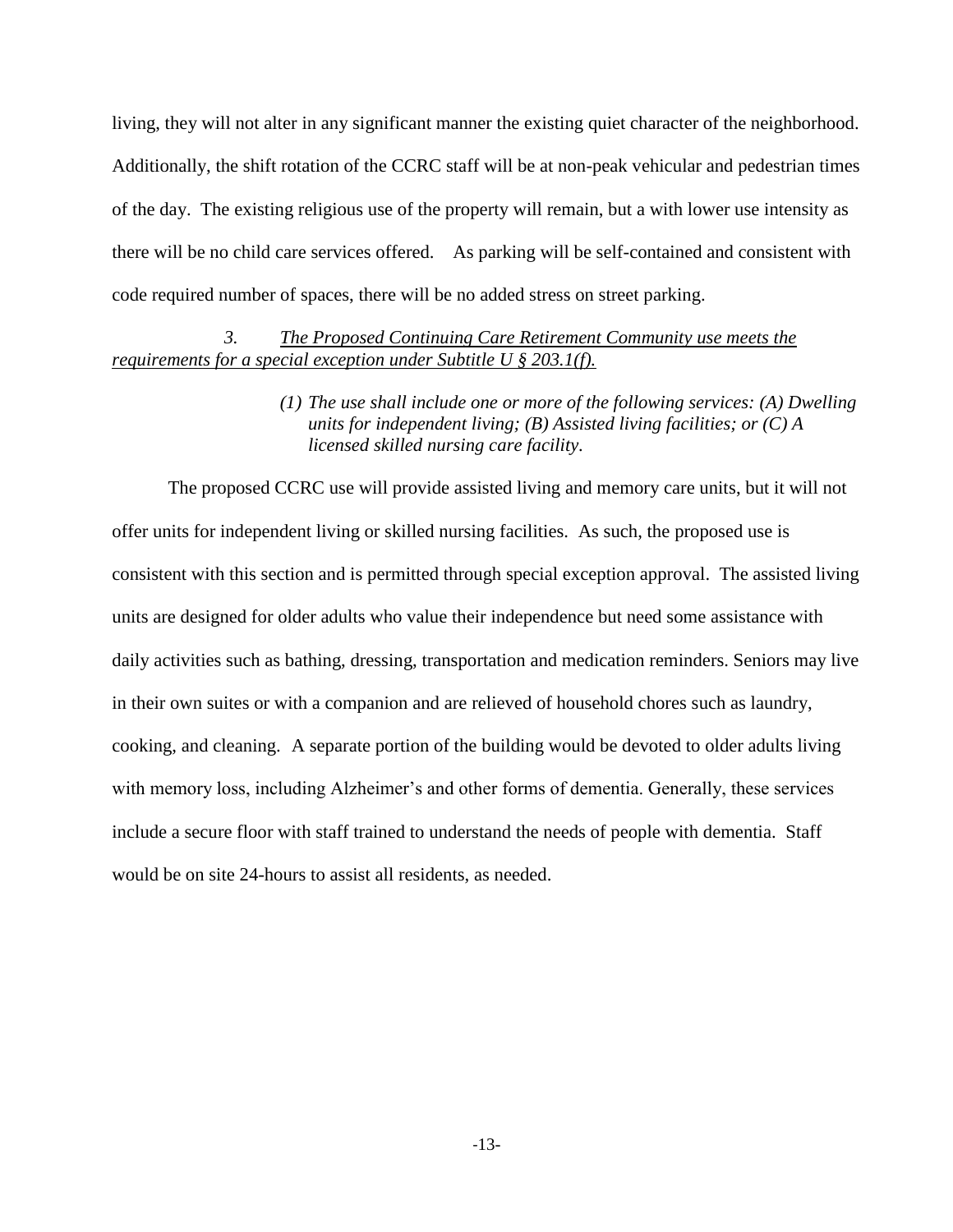## *(2) If the use does not include assisted living or skilled nursing facilities, the number of residents shall not exceed eight (8);*

The proposed use does include assisted living facilities and would have a total of 86 units with a maximum budgeted resident capacity of 103 residents.<sup>6</sup> The proposed use is consistent with this section.

## *(3) The use may include ancillary uses for the further enjoyment, service, or care of the residents;*

The CCRC will include ancillary uses for the further enjoyment, service, and care of the residents. The premises will provide dining rooms, a multipurpose room, an entertainment room, a fitness center, a library, staff offices and areas devoted exclusively to memory care residents. The CCRC also offers a variety of activities and outings to enrich the lives of the residents. On an average day, the facility would offer three unique mind, body and spirit activities that can include music, art, light exercise or yoga classes, food and conversation events, games, and current events discussions. Offsite activities are also offered most days. A garden terrace in the center of the building and a rooftop terrace are proposed for recreation. A list of Sunrise's signature programs and activities, and a sample calendar of resident events, are attached as Exhibit B.

## *(4) The use and related facilities shall provide sufficient off-street parking spaces for employees, residents, and visitors;*

A total of 66 parking spaces will be provided on site in a below-grade parking garage, which meets the required number of parking spaces for the religious and CCRC uses under the Zoning Regulations. Based on the updated Comprehensive Transportation Review ("CTR") prepared by Gorove/Slade Associates, and submitted to record as Exhibit 52A, the proposed number of parking spaces exceeds the expected demand for the church and the CCRC employees, residents and

 $\overline{\phantom{a}}$ 

<sup>6</sup> The maximum bed count is 121, but Sunrise will only pursue licensing for a maximum of 115 beds.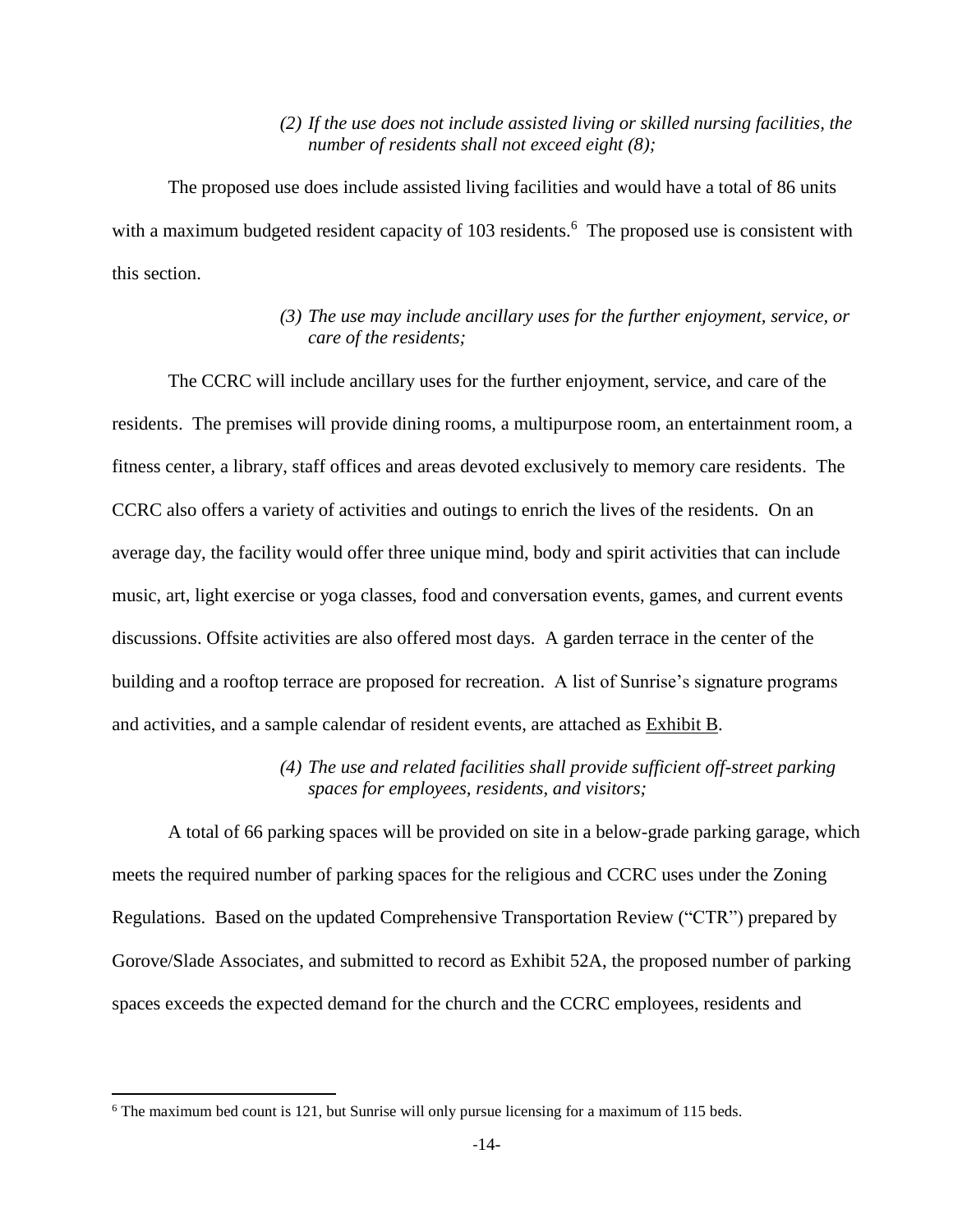visitors. The following table from page 12 the CTR summarizes the anticipated demand and supply.

|                                        | <b>Parking Demand</b> |                                 |  |  |
|----------------------------------------|-----------------------|---------------------------------|--|--|
| <b>Parking</b><br><b>Demand/Supply</b> | Weekday<br>(mid-day)  | <b>Sunday</b><br>(late morning) |  |  |
| <b>Sunrise Community</b>               | 43 spaces             | 25 spaces                       |  |  |
| Church                                 | 3 spaces              | 23 spaces                       |  |  |
| <b>Total Demand</b>                    | 46 spaces             | 48 spaces                       |  |  |
| <b>Total Supply</b>                    | 66 spaces             | 66 spaces                       |  |  |
| <b>Surplus</b>                         | +20 spaces            | +18 spaces                      |  |  |

**Table 2: Shared Parking Demand** 

In the unlikely and unanticipated scenario where all parking spaces in the building are occupied, Sunrise will direct visitors and employees to park in metered spaces on the street or parking garages in the vicinity. Sunrise will include in its residential contracts a prohibition against CCRC residents applying for a residential parking permit ("RPP") to ensure that the supply of on-street spaces available to the immediate neighbors is not diminished. However, at an average age of 86 years old, Sunrise residents rarely drive or own cars. As shown in Figure 10 of the CTR, there is ample RPP-restricted on-street parking to accommodate area residents. Many houses in the vicinity also have off-street parking, as well.

CCRC staff will be offered SmartTrip Benefits to encourage the use of public transportation and reduce traffic and parking demand. The inclusion of secure long-term bicycle parking spaces within the development that meets or exceeds the zoning requirements will also reduce traffic and parking demands. Finally, as requested by the neighboring community, the Applicant will fund several pedestrian improvements if approved by DDOT. They include the implementation of an all-way-stop control at the intersection of 39th Street, N.W. and Alton Place, N.W.; increasing pedestrian crossing time (if needed) at Nebraska Avenue, N.W. adjacent to the Site; the addition of "Do Not Block Intersection" markings and signs at the intersection of Nebraska Avenue, N.W. and Alton Place N.W.; and possible curb extensions at several intersections.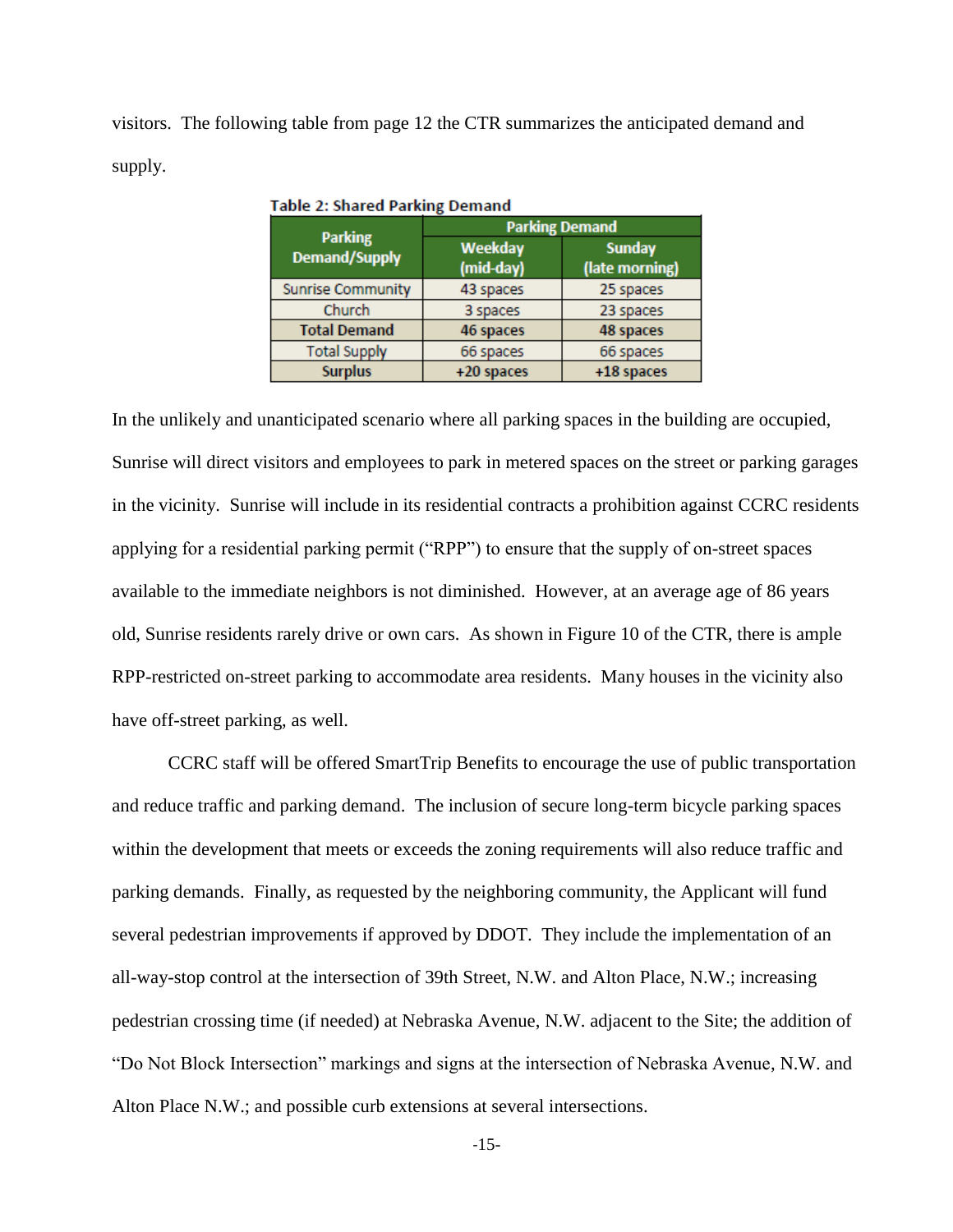*(5) The use, including any outdoor spaces provided, shall be located and designed so that it is not likely to become objectionable to neighboring properties because of noise, traffic, or other objectionable conditions; and* 

The proposed CCRC is a quiet use that will serve as a buffer between Wisconsin Avenue, N.W., and the adjacent single-family neighborhood. It is not likely to become objectionable to neighboring proprieties because of noise, traffic, or other objectional conditions. Significantly, as indicated in the CTR and as documented by the District's Department of Transportation ("DDOT") report filed in the record at Exhibit 53, the proposed development will not generate a significant number of vehicular trips and does not meet the DDOT threshold for detailed capacity analysis. Therefore, no further vehicular capacity analysis is required or necessary. The Property is wellserved by regional and local transit services via Metrobus and Metrorail. The Tenleytown-AU Station Metrorail station is approximately 0.1 miles to the north and 19 Metrobus stops and 11 Metrobus routes are located within one-quarter of a mile. The proposed development will generate a low number of new transit trips, which are easily handled by the existing transit facilities. The bicycle infrastructure in the vicinity is well-established. There is a dedicated bike lane along 39<sup>th</sup> Street, N.W., directly east of the Property that provides connection to a Capital Bikeshare to the south, shared lanes along River Road, 42nd Street, and Van Ness Street, and signed routes along 36th and 37th Street. These facilities provide access to the Rock Creek Trail, Capital Crescent Trail, C & O Canal Trail, and bicycle facilities on the Key Bridge. Residential low volume streets surrounding the Site also provide bicycle connectivity.

Additionally, the Applicants conducted a noise study for the rooftop mechanical equipment, which found that the proposed uses will create imperceptible noise at or below existing background noise levels and well below the D.C. noise control regulations. The proposed use will be quieter than the surrounding ordinary urban life background sound along the Wisconsin Avenue and

-16-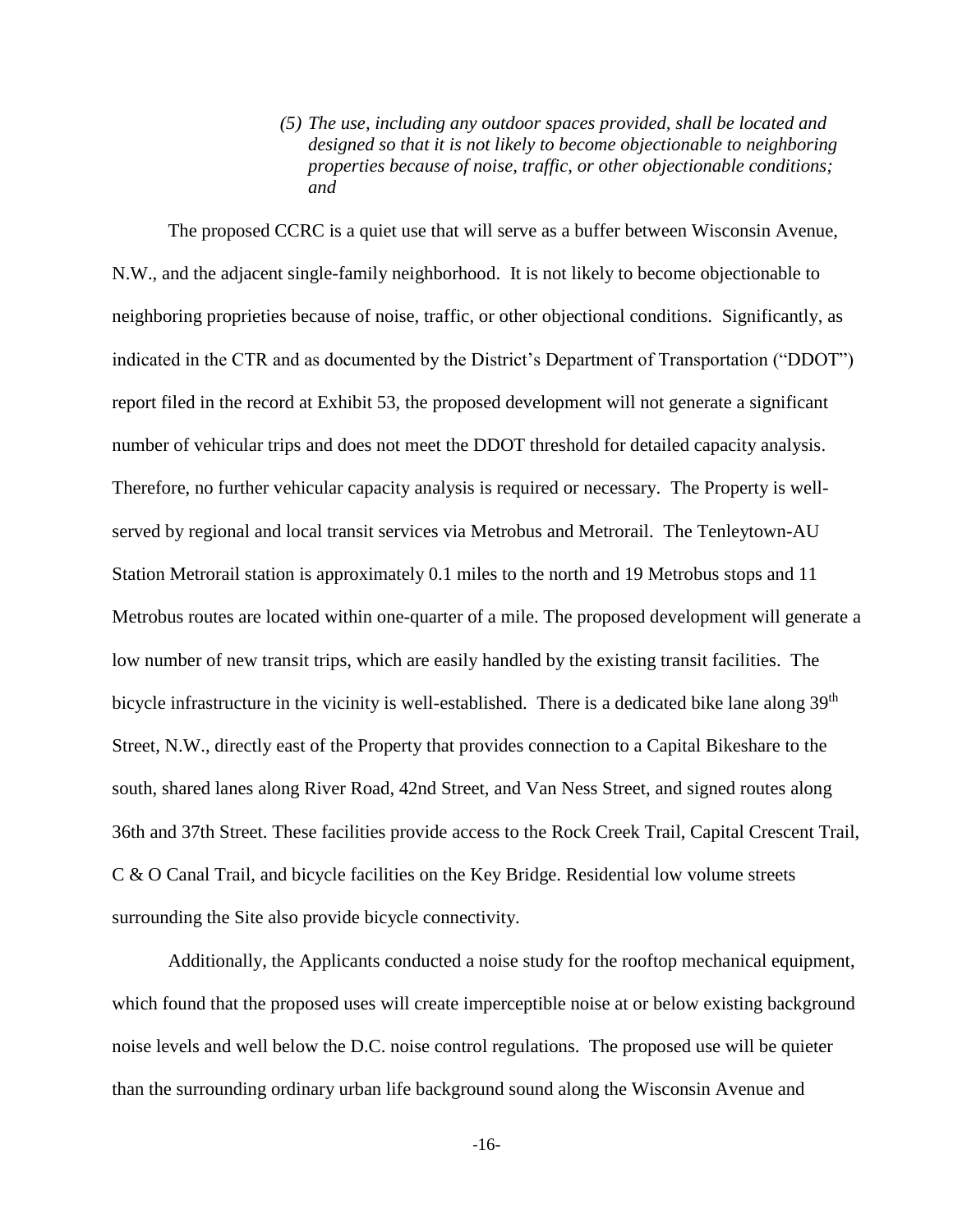Nebraska Avenue corridors. In concert with the findings from the CTR and the noise study, the applicant has ensured the proposed uses have been designed to minimize noise, traffic, and other objectionable conditions. A copy of the noise study is attached as Exhibit C.

All trash receptacles for the facility will be located inside a conditioned trash room, which will be part of the mechanical/utility area on the lower level.<sup>7</sup> Receptacles will be wheeled to the loading dock area on trash collection days. Because Sunrise will contract with private companies, the collection times will be controlled and will occur after 8:00 AM in the morning, three times a week, so as not to create any objectionable noise and odors to adjacent properties. All deliveries will be limited to occur between the hours of 8:00 AM and 6:00 PM.

The proposed facility is also not anticipated to create any objectional noise from ambulances. Based on the Sunrise facility on Connecticut Ave., N.W., the average number of ambulance trips was approximately ten a month between January 2016 and October 2017, as reported the D.C. Fire Department. Seventy-six percent of the trips occurred between 7:00 a.m. and 7:00 p.m. The Applicants expect the proposed project to have fewer ambulance visits as it is smaller than the Sunrise on Connecticut Ave (100 units vs. 86 units).

Finally, the CCRC use will not create any objectionable conditions with respect to lighting. First, exterior lighting is not proposed for the Tenleytown CCRC, except at the entrance and along the garage ramp and entrance. All lighting will be directed downward so as not interfere with adjacent properties. Limited exterior lighting will also be provided in the loading dock area during the early evening hours (approximately 4:00 PM to 6:00 PM). After 11:00 PM, any exterior illumination at the entrance and any required interior lighting will be dimmed to the greatest extent possible. Interior shades will also be installed to further reduce any lightwash from the building to

 $\overline{a}$ 

<sup>7</sup> While the interior partitions and layout of this lower level may change, the Applicant commits to placing the trash receptacles inside a conditioned trash room.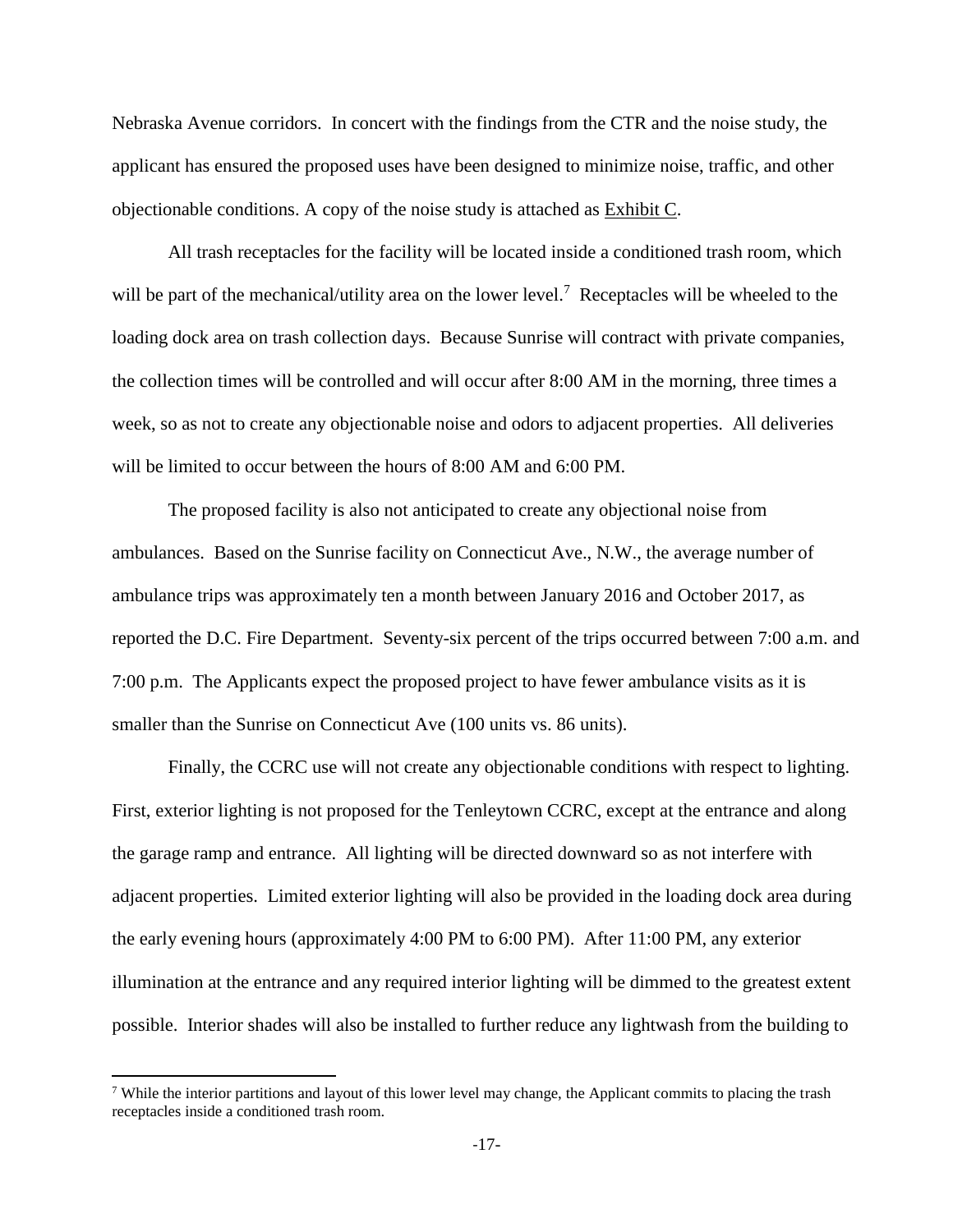adjacent properties. Modest path lighting and decorative wall sconces will also be installed at the church entrance, which will be residential in quality. Consequently, no adverse effects from lighting will result from the project.

> *(6) The Board of Zoning Adjustment may require special treatment in the way of design, screening of buildings, planting and parking areas, signs, or other requirements as it deems necessary to protect adjacent and nearby properties.*

The building design has been established to minimize its visual impact on the surrounding neighbors. These design features include the 36 foot heavily landscaped buffer and the removal of 40% of the building along the side yard to the  $39<sup>th</sup>$  street neighbor's property line, the creation of a mansard roof element running along all the residential sides of the building starting at the top of the third floor to reduce the perceived height, the creation of various setbacks in the building along Alton Place and Yuma Street, and the placement of all parking, loading, and trash in below grade locations to limit noise and additional activity at grade. To date, no other special requirements for special treatment for design, screening of buildings, planting and parking areas, signs, or other requirements have been requested by BZA, other than the architectural, pedestrian enhancements and parking restrictions described above.

# D. Applicants Satisfy the Burden of Proof for a Special Exception to Construct a Retaining Wall greater than 4 feet.

## *1. The Retaining Wall will be in harmony with the general purpose and intent of the Zoning Regulations and Zoning Maps.*

The proposed retaining wall will be in harmony with the purpose and intent of the zoning regulations and related maps. Unlike large retaining walls that dramatically alter steep, sloping topography, this retaining wall only serves to allow for a garage ramp to the below-grade parking. The retaining wall will be an average of 8'3.1" and 13' at its deepest. Normally, such a wall would be part of the building and not require any relief. Here, because the Applicants are setting their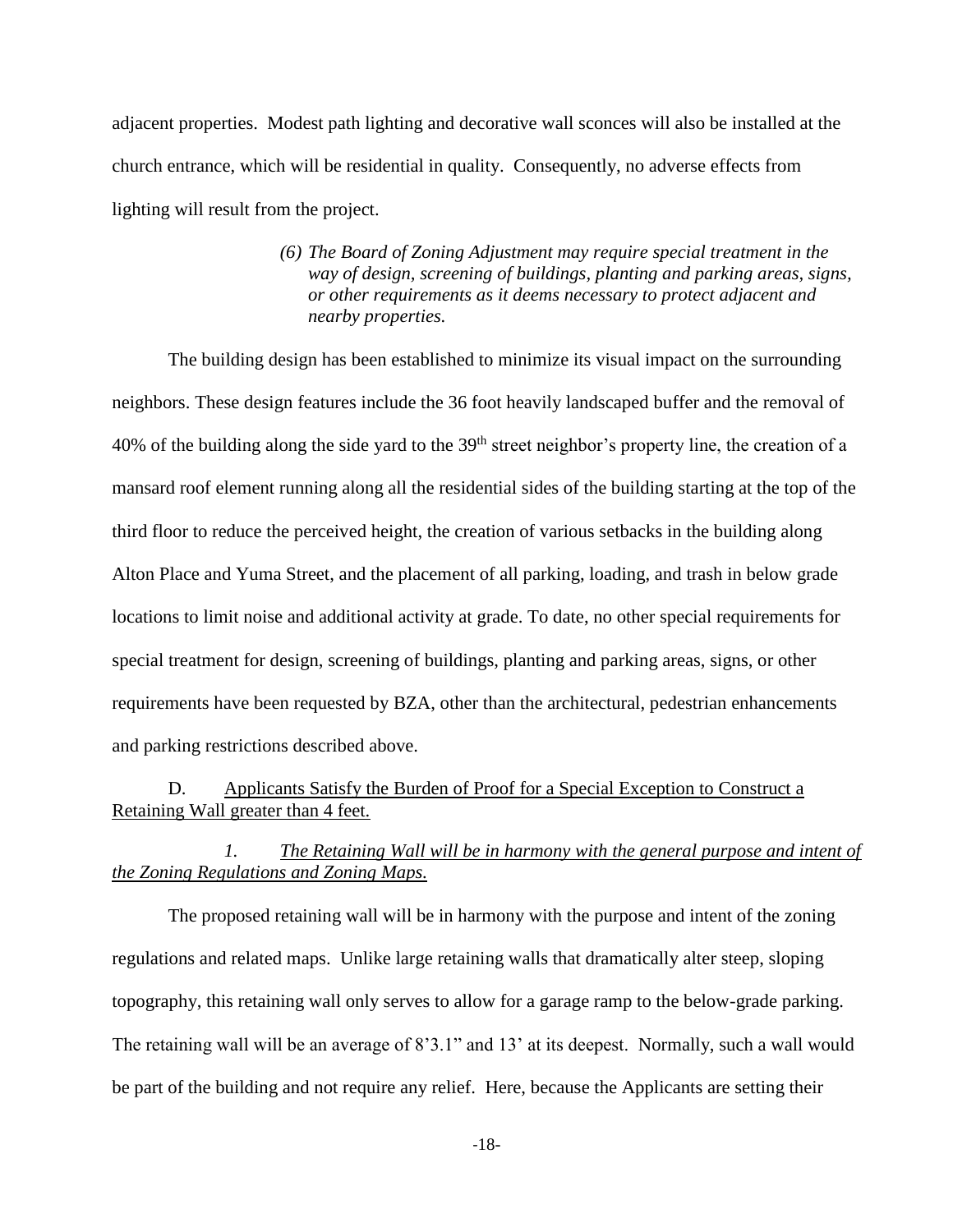building back significantly from the east property line, this wall now operates as a separate retaining wall instead of a building wall.

# *2. The retaining wall will not tend to affect adversely the use of neighboring property in accordance with the Zoning Regulations and Zoning Maps.*

The retaining wall will have no adverse impact on the use of neighboring properties. An eight- to 16-foot wide planting strip will be located to the east of the retaining wall to create a pleasing green buffer between the residences on 39<sup>th</sup> Street and the new building. The plantings will consist of tall arborvitae to protect the privacy of adjacent homes and provide a visual and sound barrier between the adjacent uses. A new six-foot tall fence along the east property line with adjacent property will provide safety and security. A second fence on top of the retaining wall will add further protection.

# *3. Conditions Relating to Building and Surrounding Area Make Full Compliance Unduly Restrictive or Unreasonable.*

In addition to meeting the general conditions for being granted a special exception for a retaining wall, the applicant must further demonstrate that conditions relating to the building, terrain, or surrounding area would make full compliance unduly restrictive, prohibitively costly, or unreasonable. 11-C DCMR § 1402.1.

The retaining wall will allow access to a below-grade parking garage while at the same time providing the requisite side-yard setback from the adjacent houses fronting on 39th Street. Compliance with limitation of four feet in height for the retaining wall would be unduly burdensome on adjacent properties because it would require shifting the building to the east, thereby reducing the spacious side yard separation of uses, and the amount of available space within the building. At the suggestion of the Office of Planning and DDOT, the Applicants created the through-drive condition to enhance traffic circulation by allowing cars to access and depart the site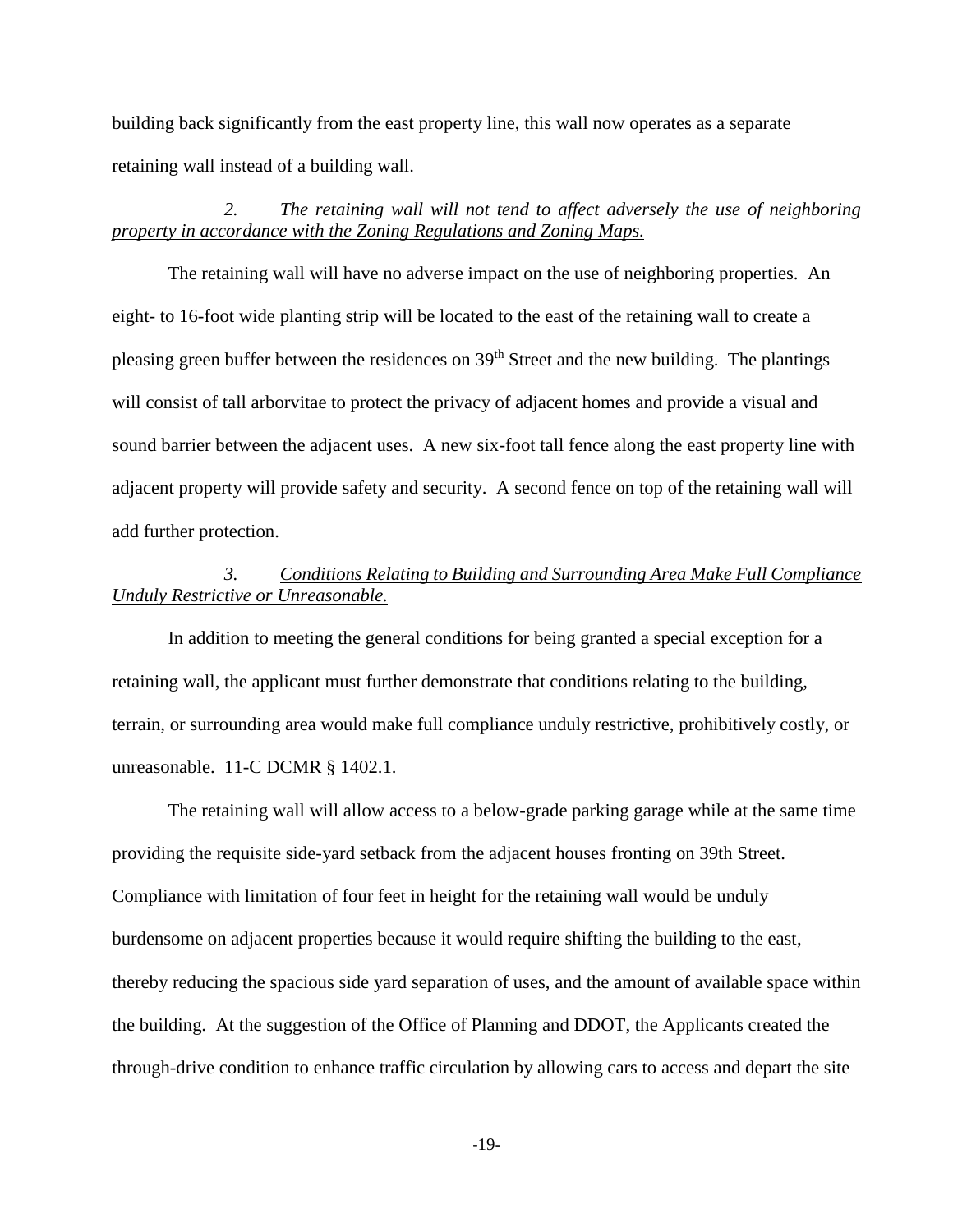to and from the west and minimizing any through-traffic to the east. Only residents of the CCRC will have direct views of the portion of the retaining wall exceeding four feet.

## **V. The Applicants Meet the Standard for Area Variances under the Zoning Regulations.**

#### A. Overview

The Applicants request variances from the lot occupancy, number of stories, and side yard requirements. The Zoning Regulations provide that the maximum permitted lot occupancy for church buildings is 60 percent and 40 percent for all other uses. 11-D DCMR § 304.1. The proposed building will occupy 57 percent of the lot and thus an area variance is requested for the mixed-use building.

The R-1-B District restricts height to three stories and 60 feet for churches and 40 feet for all other buildings. 11-D DCMR §§ 207.5, 303.1. Here, the proposed building will not exceed the maximum permitted height of 40 feet for non-religious uses. However, the Applicants request area relief to allow four stories, instead of the permitted three, within that same height.

Finally, the Zoning Regulations require a minimum side yard width of eight feet. 11-D DCMR § 307.4. The Applicants will exceed that requirement significantly by providing a 36-foot side yard to the east in order to maximize the buffer to adjacent homes. To achieve this sizable buffer as a benefit to the adjacent residences, the Applicants will not provide any side yard adjacent to the NPS property.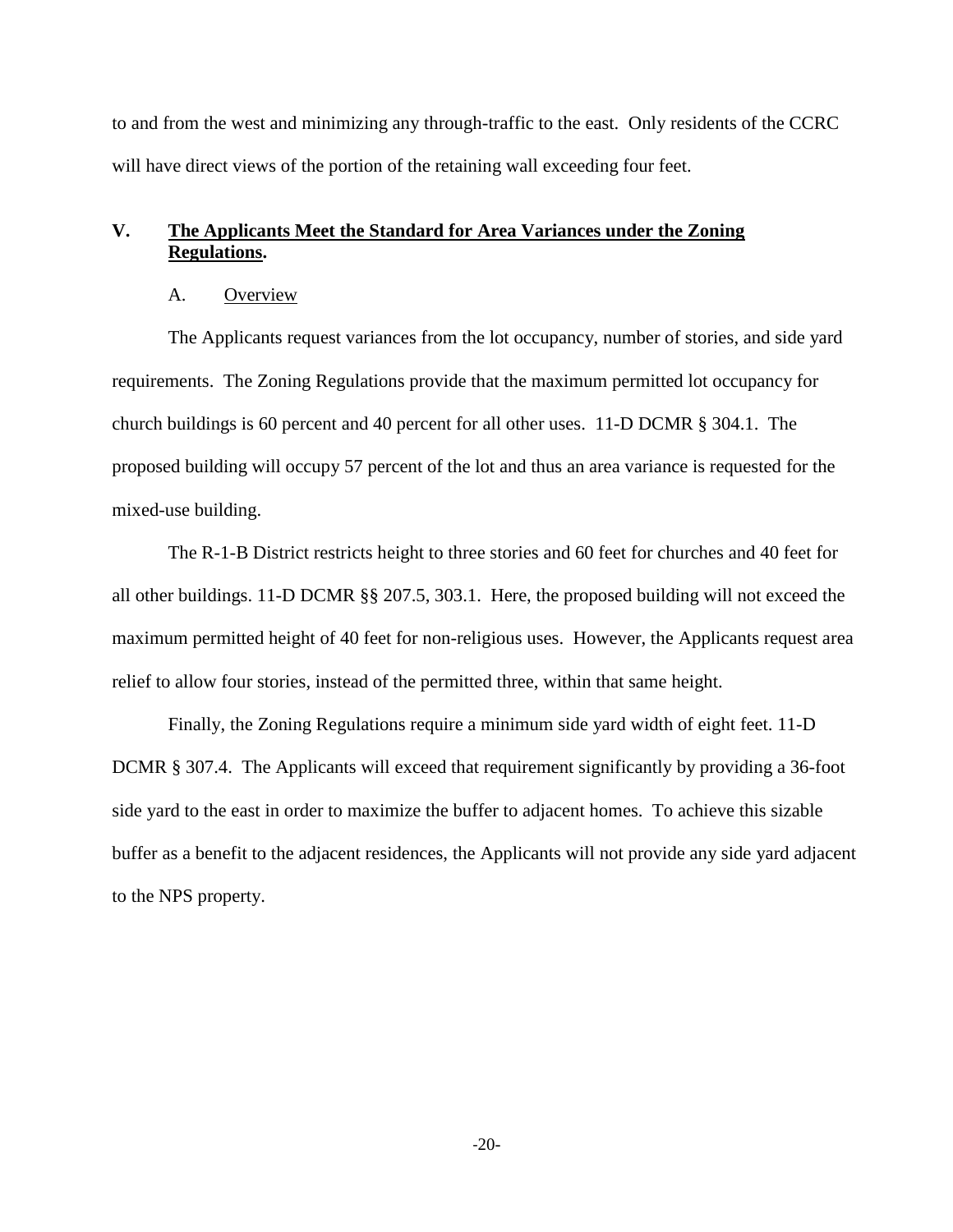## B. Standard of Review for Area Variance Relief

Under D.C. Code § 6-641.07 $(g)(3)$  and 11-X DCMR § 1000.1, the Board is authorized to

grant an area variance where it finds that three conditions exist:

- (1) The property is affected by exceptional size, shape or topography or other extraordinary or exceptional situation or condition;
- (2) The owner would encounter practical difficulties if the zoning regulations were strictly applied; and
- (3) The variance would not cause substantial detriment to the public good and would not substantially impair the intent, purpose and integrity of the zone plan as embodied in the Zoning Regulations and Map.

*See French v. District of Columbia Bd. of Zoning Adjustment*, 658 A.2d 1023, 1035 (D.C. 1995)

(quoting *Roumel v. District of Columbia Bd. of Zoning Adjustment*, 417 A.2d 405, 408 (D.C.

1980)); *Capitol Hill Restoration Society, Inc. v. District of Columbia Bd. of Zoning Adjustment*, 534

A.2d 939 (D.C. 1987); *see also St. Mary's Episcopal Church v. District of Columbia Zoning* 

*Comm'n*, 174 A.3d 260, 269 (D.C. 2017) ("the District's zoning authorities are authorized to grant

an area variance . . .").

As discussed below, and as will be further explained at the public hearing, all three prongs of the area variance test are met for the relief requested.

- C. The Application Meets the Standard for Variance Relief
	- 1. *Extraordinary or exceptional situation or condition*

Under the first prong of the variance test, an applicant must demonstrate that "the property is unique because of some physical aspect or other extraordinary or exceptional situation or condition inherent in the property." *Capitol Hill Restoration Society v. District of Columbia Bd. of Zoning Adjustment*, 534 A.2d 939, 941 (D.C. 1987). An exceptional or extraordinary situation or condition may arise from many factors, including history, shape, and location; may encompass the buildings on a property, not merely the land itself; and a "confluence of factors" may combine to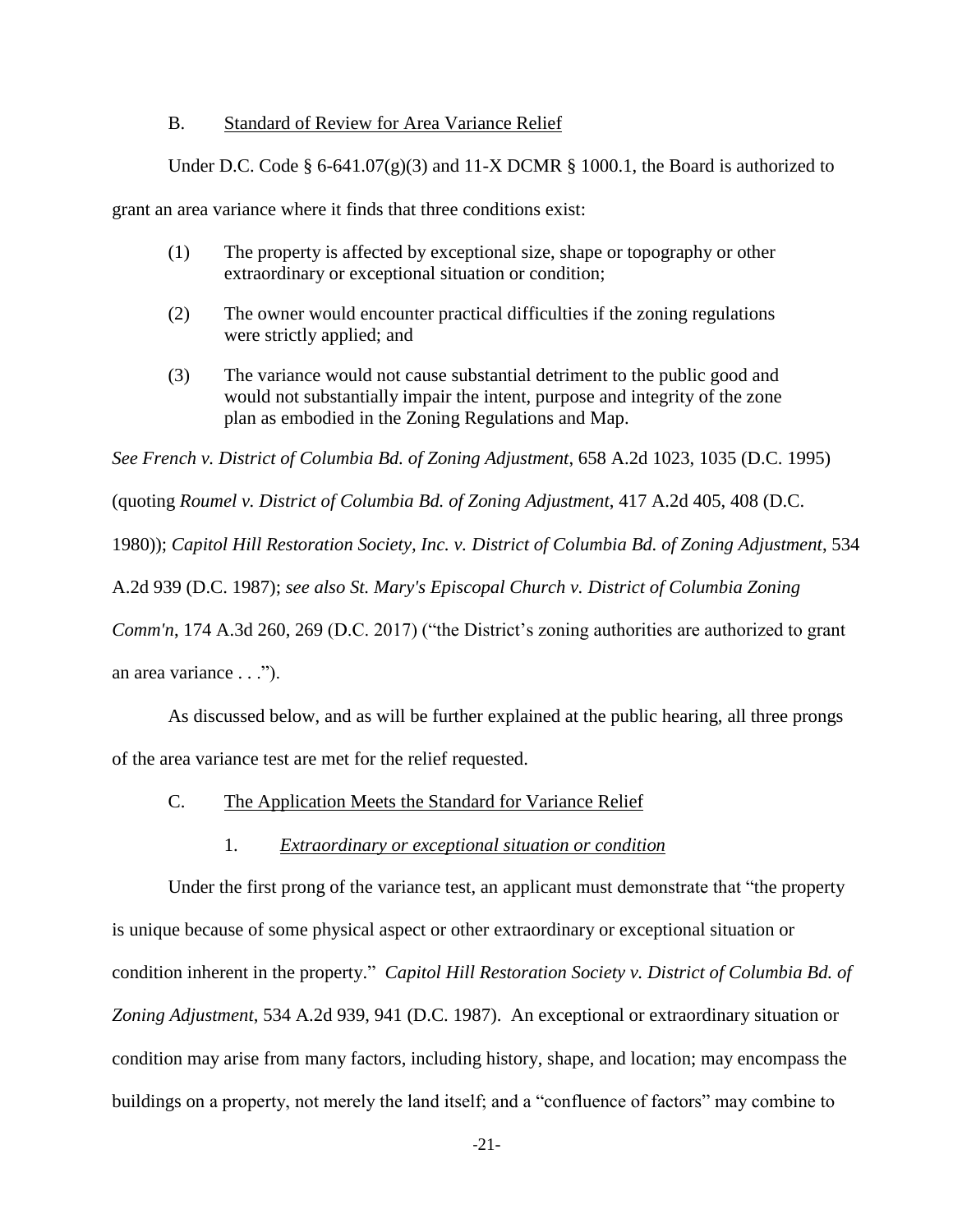give rise to the exceptional condition. *Gilmartin v. District of Columbia Bd. of Zoning Adjustment*¸ 579 A.2d 1164, 1168 (1990). It is not necessary that the property be unreservedly unique to satisfy this prong. Rather, the applicant must provide that a property is affected by a condition unique to the property and not related to the general conditions in the neighborhood. *Id.*

In assessing compliance with the variance test, the Board may apply flexibility to non-profit organizations and churches. The exceptional condition is not limited to the land or the improvements, but also applies to the needs of an organization devoted to public service which seeks to upgrade and expand its existing inadequate facilities. *Monaco v. District of Columbia Bd. of Zoning Adjustment*, 407 A.2d 1091, 1097-99 (D.C. 1979); *see also St. Mary's Episcopal Church* at 270 (not disturbing Zoning Commission's finding of exceptional condition for non-profit religious organization seeking lot occupancy variance to better serve the needs of its members).

When a public service or non-profit organization has inadequate facilities and applies for a variance, the Board may also consider the needs of the organization as an exceptional condition. *Monaco*, 407 A.2d at 1099. Under the *Monaco* standard, the church is required to show "(1) that the specific design [the church] wants to build constitutes an institutional necessity, not merely the most desired of various options, and (2) precisely how the needed design features require the specific variance sought." *Draude v. District of Columbia Board of Zoning Adjustment*, 527 A.2d 1242 (D.C. 1987).

Here, the Property is like no other in the R-1-B zone in the Tenleytown neighborhood. First, its size, shape, and configuration are all unusual in comparison to other lots in the R-1-B area of Tenleytown.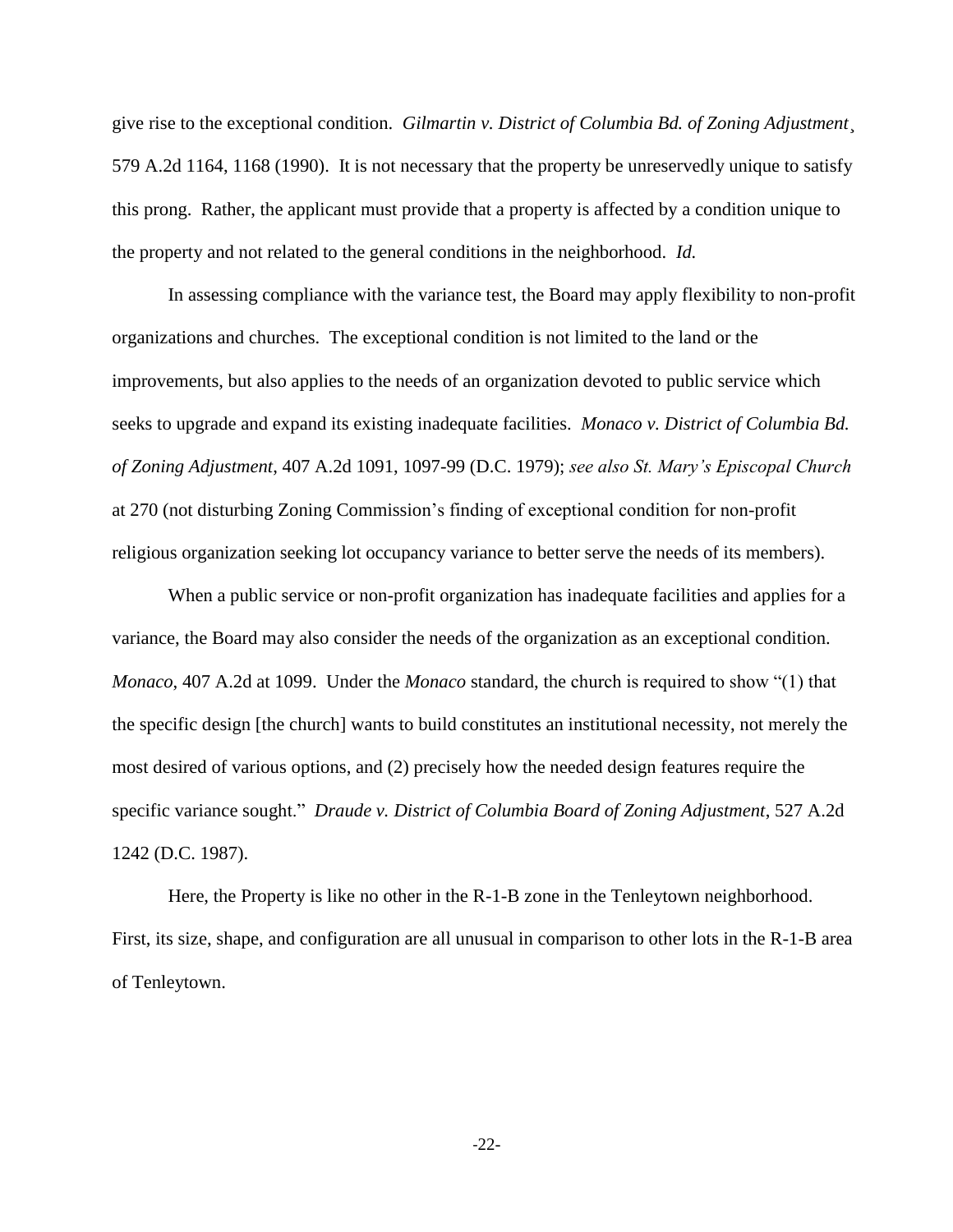

Excerpt from Property Quest map showing size of lots in vicinity of WABC site [\(www.PropertyQuest.dc.gov\)](http://www.propertyquest.dc.gov/)

The lot is an irregularly shaped, five-sided parcel that spans the full depth of the lot, which is 220 feet deep on its east side. The west property line is angled and is also approximately 220 feet in length. The site fronts on both Alton Place, N.W., and Yuma Street, N.W., with 126.11 feet of frontage to the north (Alton Place) and 180 feet of frontage to the south (Yuma Street). Approximately seven feet of Lot 14 also fronts on Nebraska Avenue, N.W. The total land area is

35,443 square feet, or seven times larger than the average of the other five lots on the square.



Excerpt from 2011 Subdivision Plat (Book 205, Page 134)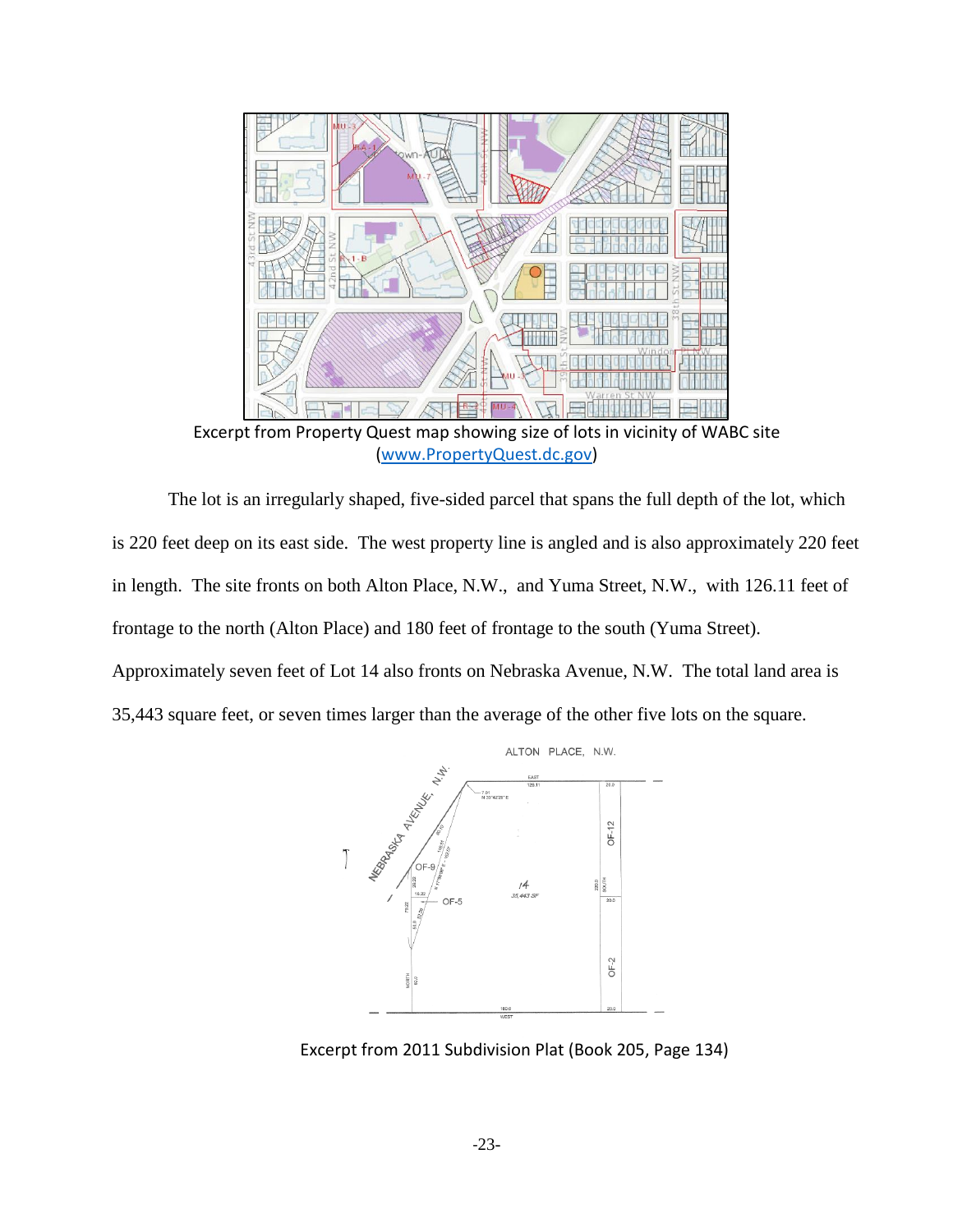Unlike the majority of lots in the vicinity, this site is bounded on the west by the NPS parcel, which is designated as an open, landscaped area that will not be built upon. It is part of the Fort Circle Connector of the civil war defenses that comprise Fort Circle Park. The lot's character as a through lot, along with the open NPS lot to the west, effectively render this site uniquely exposed on four thoroughfares: Wisconsin Avenue/Tenley Circle, Nebraska Avenue, Yuma Street, and Alton Place.

The site's location at the intersection of a major commercial corridor, low-density residential areas, and high-traffic urban crossroads also present extraordinary condition unique to this lot. The site is on the edge of the boundary of the residentially-zoned neighborhood immediately adjacent to the Wisconsin Avenue commercial corridor, the public and institutional uses along Nebraska Avenues, and is within about 500 feet of the Tenleytown Metrorail Station. This unique position is unlike any improved property in its square, and unlike the majority of lots in the R-1-B zone in the neighborhood. The NPS lot provides a small open space buffer, effectively leaving the Property physically and visually exposed to the heavily trafficked mixed-use area.

Beyond its exceptionally uncommon physical characteristics, the Property is further burdened by the particular situation of its current non-profit, public service organization occupant. WABC has been a part of the Tenleytown neighborhood for over 100 years, including 60 years in its current location. The existing church building suffers from functional obsolescence and major disrepair. In addition to failing mechanical systems, roof issues, and other building deficiencies, other aspects of the church do not allow for adequate church-related services. Lighting and acoustics are poor, the electric grid is inadequate, kitchen facilities are barely operational, security or sprinkler system are non-existent, asbestos tiles are deteriorating, and poor spatial configurations do not meet the needs of the nursery area and classrooms. One of the congregations' greatest

-24-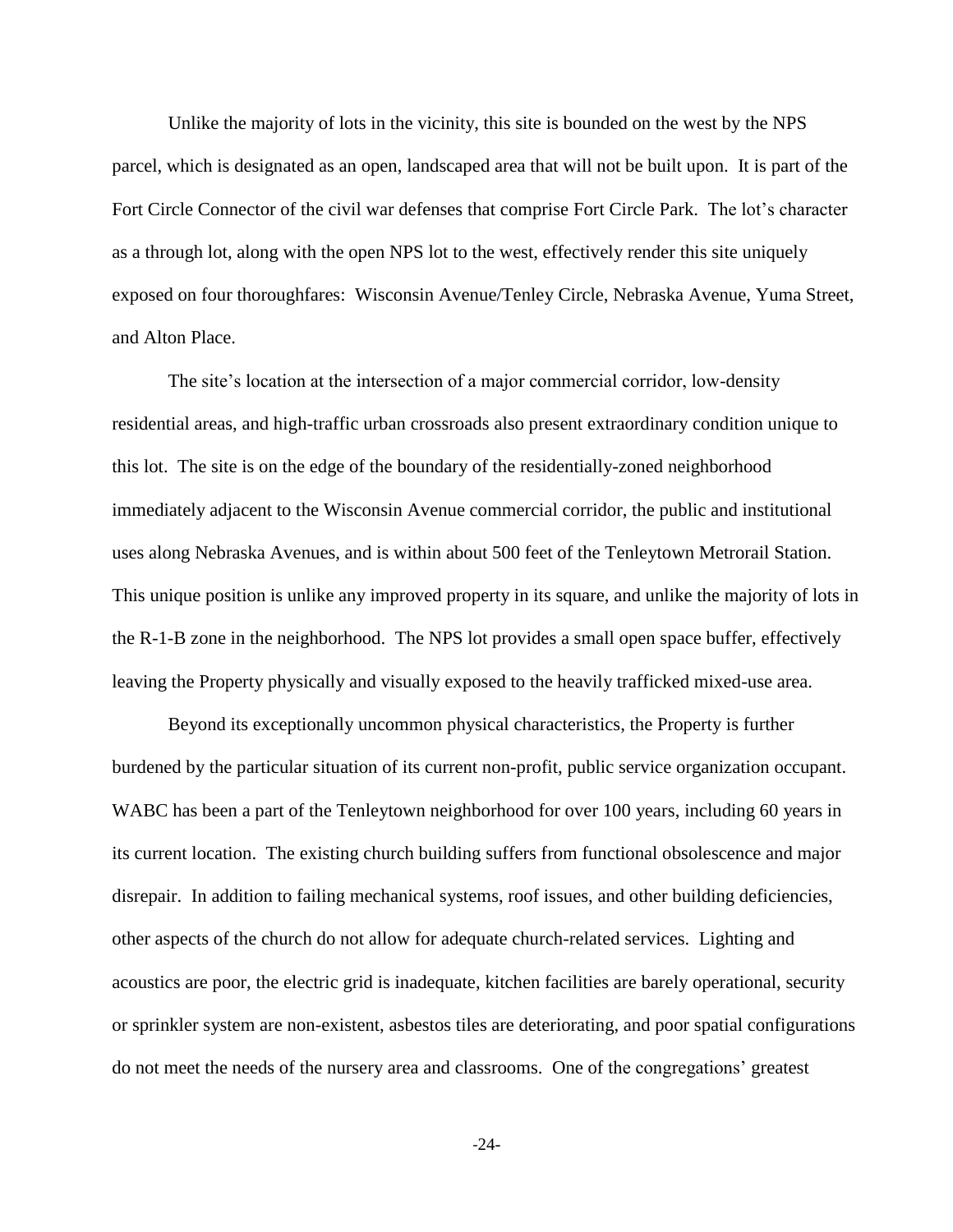challenges is that the existing church is not compliant with the Americans with Disabilities Act ("ADA") accessibility requirements, which is antithetical to the church mission to be inclusive for all citizens. Although the WABC congregation has a valuable property, it sorely lacks the liquid assets needed to make necessary repairs and renovations, and to continue to operate in its present location. The congregation will not survive on this site without leveraging its land value.

In order to survive, WABC will sell its property to Sunrise, which will construct a new, right-sized, modern parish for WABC that fits its members and mission. As part of the new construction, Sunrise will also construct a CCRC in an area of town lacking housing options for its aging population. The WABC will gain new facilities and financial solvency that will allow it to continue its missions into the future. Upon completion, the building will be comprised of two condominium lots, with WABC owning the church portion and Sunrise owning the CCRC portion.

Between the pressing needs of the church, and the unique size, shape and location of the lot, the site is unlike any other in its zone. Thus, the property's exceptional configuration and characteristics constitute the necessary exceptional situation or condition required to meet the first prong of the variance test, as established in the cases cited above. The specific design of the building is an institutional necessity in order for the church to leverage its property with a missioncompatible use. As described in greater detail below, the design features of the building require the specific variance relief sought.

#### 2. *Practical Difficulties Created by the Exceptional Conditions*

Applicants for an area variance must demonstrate they will encounter "practical difficulties" in the development of the property if the variances are not granted. *Palmer v. District of Columbia Bd. of Zoning Adjustment*, 287 A.2d 535, 540-41 (D.C. 1972) (noting that "area variances have been allowed on proof of practical difficulties only while use variances require proof of hardship, a somewhat greater burden"). An applicant experiences practical difficulties when compliance with

-25-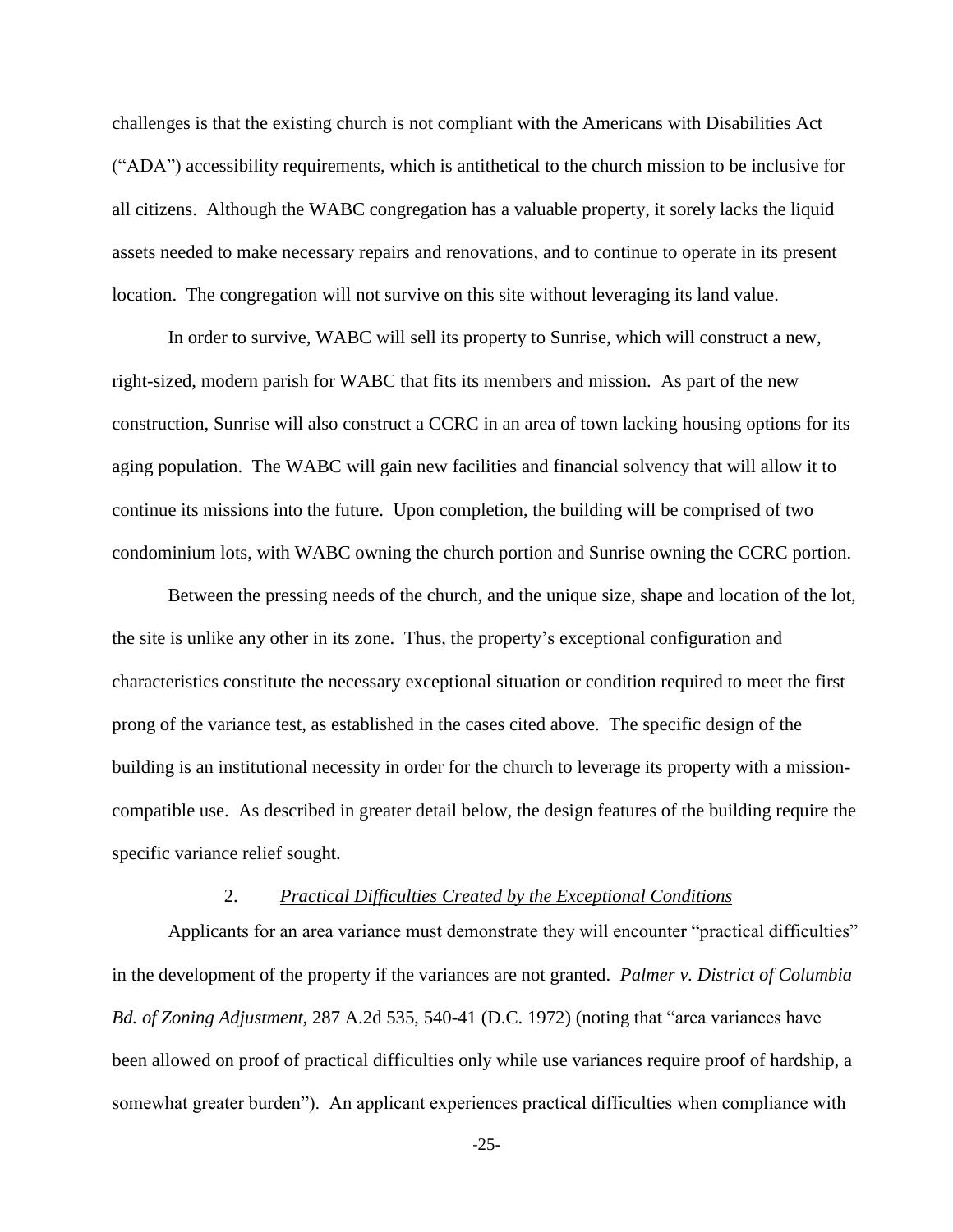the Zoning Regulations would be "unnecessarily burdensome." *Gilmartin*, 579 A.2d at 1170. The nature and extent of the burden that will warrant an area variance is best left to the facts and circumstances of each particular case. *Palmer*, 287 A.2d at 542. It is well settled that the BZA may consider "a wide range of factors in determining whether there is an 'unnecessary burden' or 'practical difficulty.'" *Gilmartin*, 579 A.2d at 1171 (citing *Barbour v. District of Columbia Bd. of Zoning Adjustment*, 358 A.2d 326, 327 (D.C. 1976)); *see also Tyler v. District of Columbia Bd. of Zoning Adjustment*, 606 A.2d 1362, 1367 (D.C. 1992). Other factors to be considered by the BZA include: "the severity of the variance(s) requested;" "the weight of the burden of strict compliance;" and "the effect the proposed variance(s) would have on the overall zone plan." *Gilmartin*, 579 A.2d at 1171. Thus, to demonstrate practical difficulty, an applicant must show that strict compliance with the regulations is burdensome, not impossible.

Here, without variance relief from the number of stories and lot occupancy restrictions, the church cannot partner with Sunrise to construct the proposed church and CCRC facility, due to the financial constraints and design parameters of a CCRC use. Newly constructed assisted living communities in high density urban locations typically cannot be built with fewer than approximately 90 units to generate the required revenue to cover land, construction and operating costs. Unlike other residential buildings, which can often be constructed using less expensive wood-framing (Type V), CCRC facilities must use more costly steel and concrete construction (Type I-2) due to D.C. Building and Fire Code requirements, which are triggered by facilities with more than six residents who are incapable of self-preservation in an emergency situation. *See* 12-A DCMR § 308.4; INT'L BLDG. CODE § 407 *et seq.* (the international building code is adopted and modified in the District by regulation). The proposed building has been designed to meet the I-2 Use Group requirements of the D.C. Building Code and is proposed to be constructed as a 1B Non-

-26-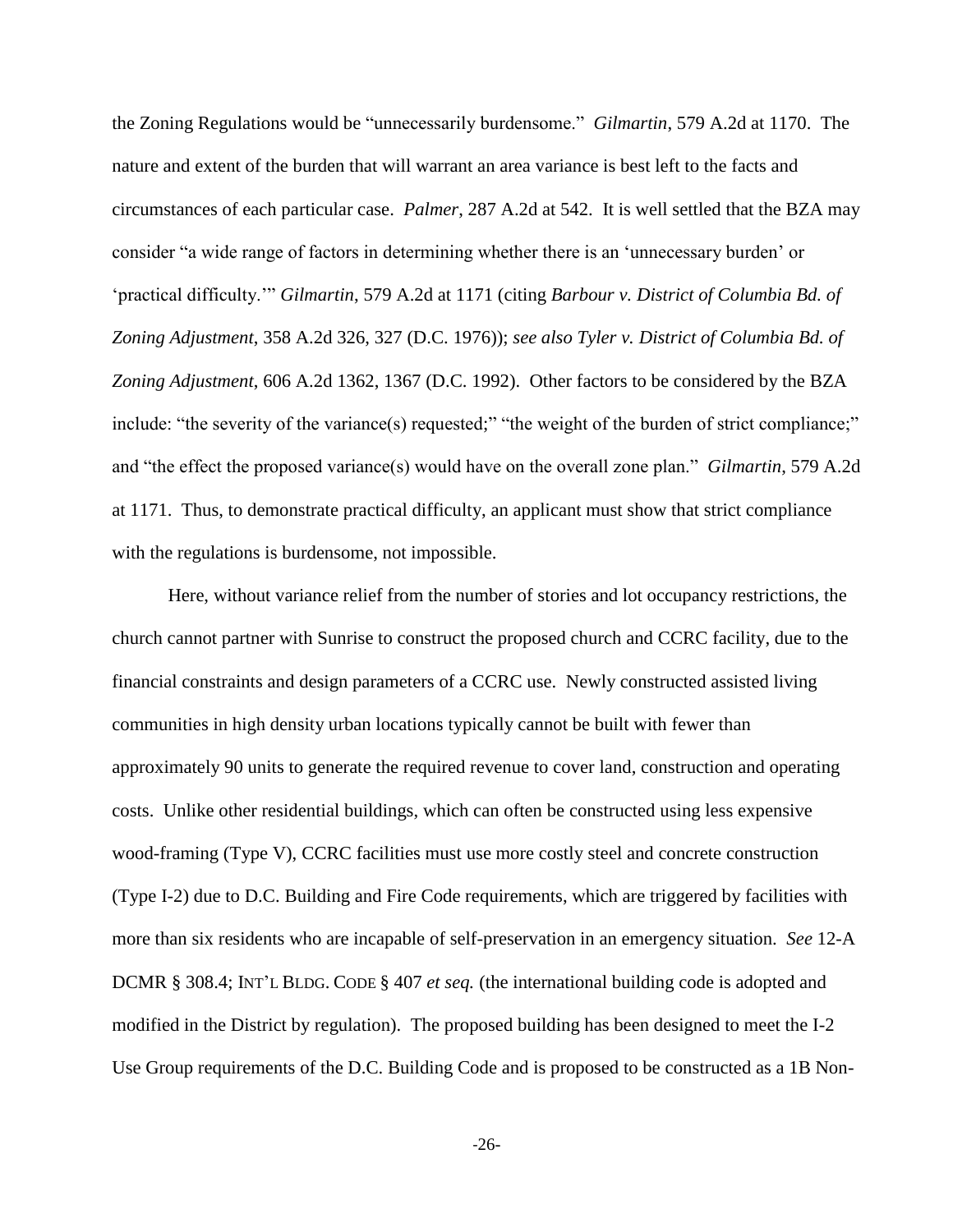Combustible Construction Type, which includes two-hour fire protection and includes an NFPA 13 Full Sprinkler System. Licensing requirements, including the provision of extensive support service space for residents and staff, also add to construction costs. Together, these factors significantly increase the cost of constructing and operating the building, particularly in urban regions with higher land costs. This, in turn, requires a greater number of units over which to spread the costs.

According to the National Investment Center, in the last five years, CCRCs constructed across the United States where the majority of units are devoted to assisted living ( "AL") units, and a smaller proportion devoted to memory care ("MC") units, the buildings have averaged approximately 90 units. In the high-density markets of Washington, D.C., northern Virginia, Philadelphia, New York, and Chicago, the average number of units constructed in the last five years is closer to 100. This can be attributed to the higher cost of land and construction in these markets.

|                       | <b>Buildings</b> | <b>Total Unit</b> | <b>AL</b> | <b>MC</b> |
|-----------------------|------------------|-------------------|-----------|-----------|
| <b>U.S. Market</b>    | 1067             | 90                | 52        | 32        |
|                       |                  |                   |           |           |
| <b>Indv. Markets</b>  |                  |                   |           |           |
| Washington, DC        | 4                | 107               | 72        | 34        |
| New York, NY          | 27               | 111               | 73        | 37        |
| Chicago, IL           | 58               | 95                | 49        | 40        |
| Northern Virginia, VA | 11               | 100               | 57        | 31        |
| Philadelphia, PA      | 17               | 97                | 52        | 34        |

*Source*: National Investment Center, [www.nic.org.](http://www.nic.org/)

A typical assisted living facility requires approximately 900 gross square feet per unit. This includes the residential unit itself and all common spaces, including the common living space on the ground floor, dining facilities, kitchen, staff offices, and hallways (not including underground parking). Multiplying the average unit size of 900 square feet by 90 units (the average number necessary for a financially viable CCRC), the typical facility would require approximately 81,000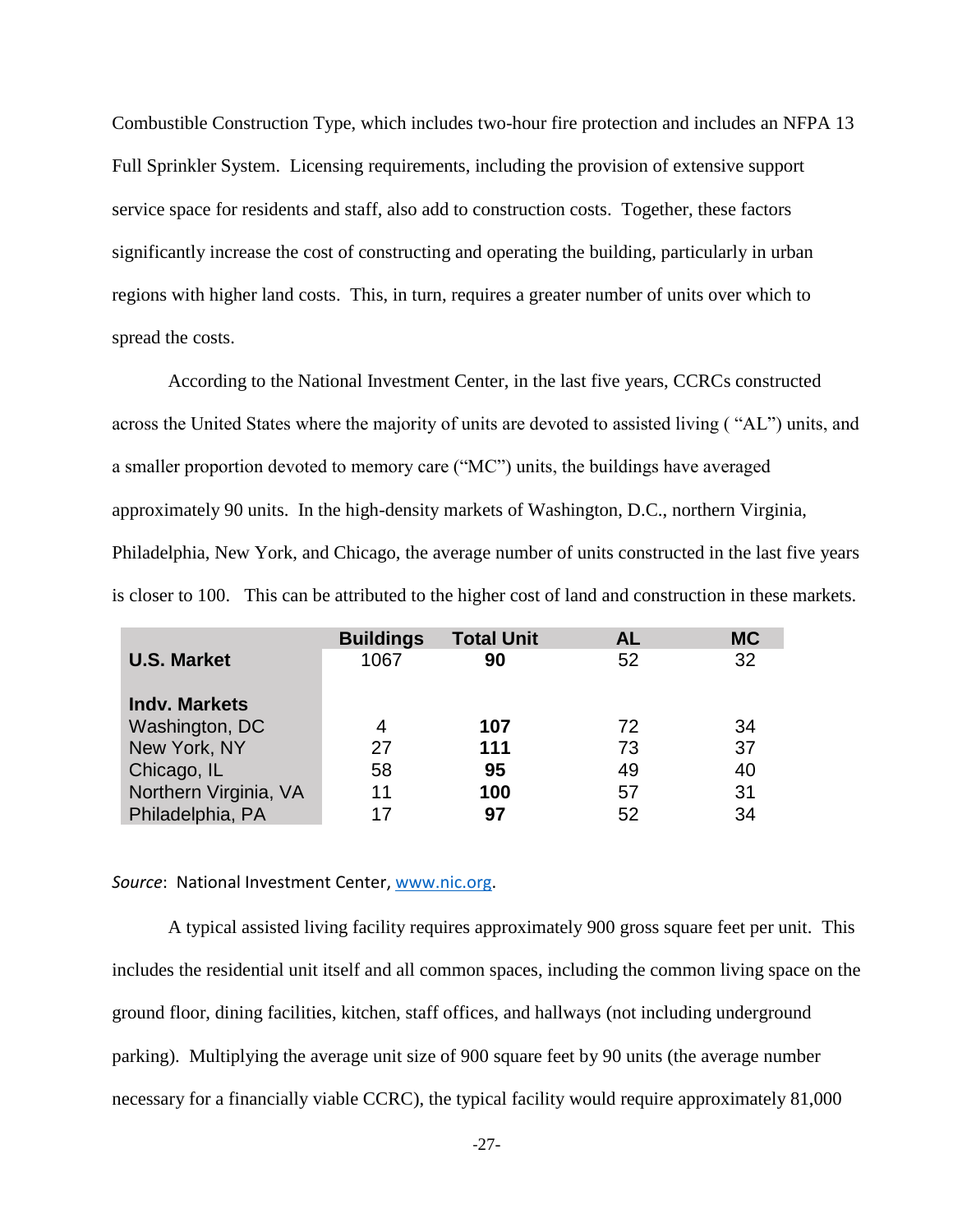square feet. Based on the specific financial parameters of the WABC site, Sunrise would be able to reduce the number of units to 86 and still remain financially viable. An 86-unit facility would translate to a building with approximately 77,400 square feet.

But none of the low- or moderate-density residential districts where CCRC uses are permitted as a special exception (R-1 through RA-1) have sites that are large enough to accommodate a CCRC. At three stories, the footprint of the building would need to be 25,800 square feet. At 40 percent lot occupancy, this building would require 64,500 square feet of land or 1.48 acres.<sup>8</sup> Any new CCRC use (comparable to the Sunrise proposed care model with both assisted living and memory care) in the city within an R-1 through RA-1 District *will necessarily require* lot occupancy variance if the site is less than approximately 1.5 acres. The Zoning Regulations recognize the need for CCRC uses in the low- and moderate-density zones through special exception approval but the regulations do not provide the necessary amount of lot coverage or number of stories to make them viable without variance relief.

Here, the WABC lot size is 35,443 square feet. If the church and CCRC had to comply with the 40 percent lot occupancy and three-story height limit, the total building could be no larger than 42,532 square feet over three stories. A 42,532 square foot building would yield only 47 units *without any space remaining for the church use*.

For the CCRC use to be financially viable, provide the needed care to D.C. residents, and allow the church to continue its presence on the site with a mission-focused compatible use, the combined structure requires a minimum lot occupancy of 57 percent and four stories within the allowed height of 40 feet. Significantly, the proposed lot occupancy is less than the 60 percent coverage and 60-foot height allowed if the site were to be developed solely as a religious

 $\overline{\phantom{a}}$ 

 $877,400$  sf /3 stories = 25,800 sf; 25,800 sf /40% lot occupancy = 64,500 square feet of land area required.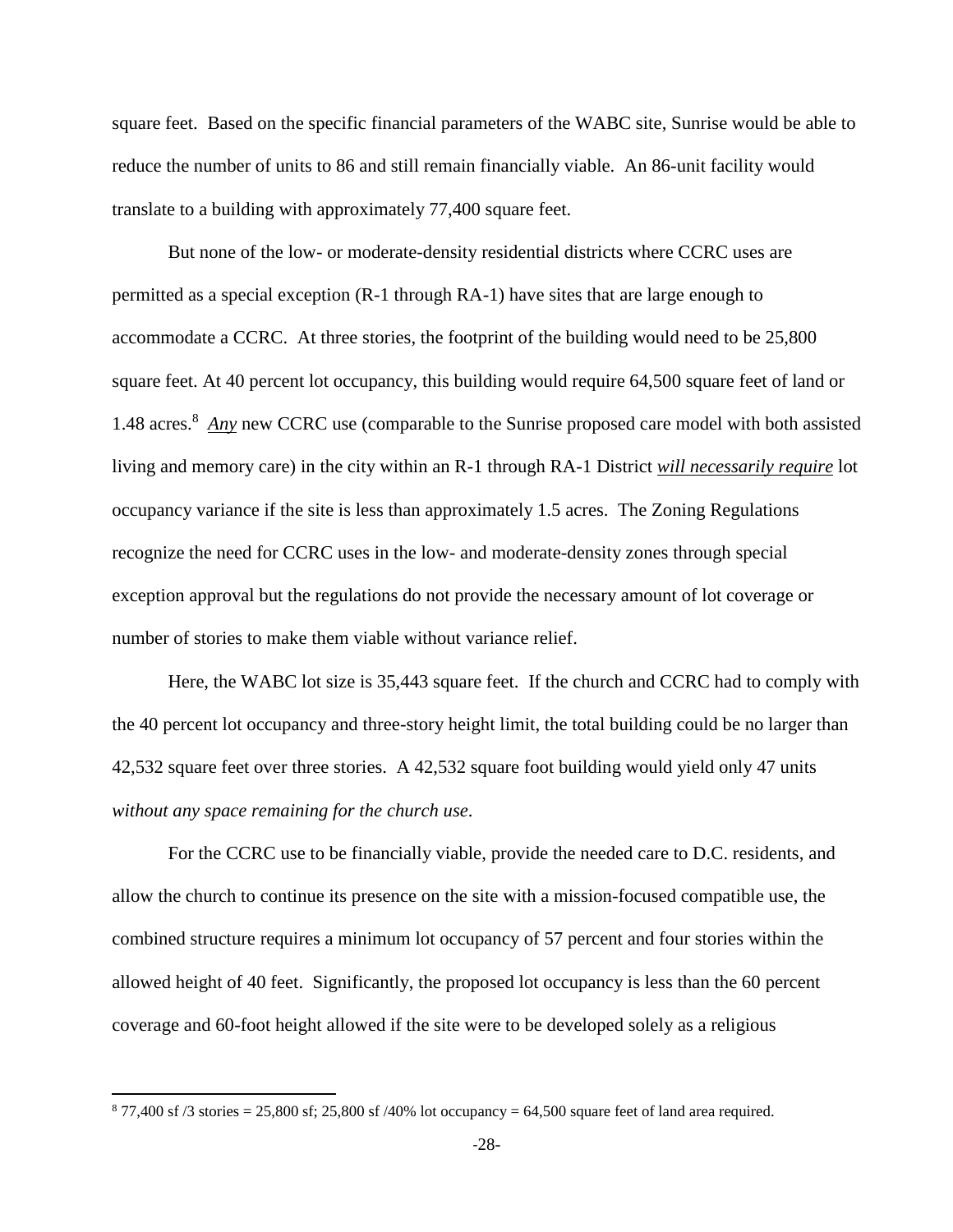institution. When considered outside of the parameters of the specific lot size and in context of the surrounding environment, the lot occupancy of 57% does not adequately describe the actual limited impact this new building will have on its surrounding neighbors. In traditional urban planning, lot occupancy and setbacks in residential zones are established to provide adjacent residential neighbors with adequate light and air. When considered along with the National Park Service land, the sizable right of way widths of Alton Place and Yuma Street and the provided 36-foot wide buffer along the 39th Street side, this building presents minimal impact on its surrounding neighbors.

The unusual site configurations also necessitate relief from the side yard requirements on the western portion of the Property. The through-lot condition on this 35,443 square-foot site dictate a building arrangement where each use fronts on a street to create an appropriate urban design that (i) responds to the neighboring single-family dwellings by following building lines along streets, and (ii) reflects the site's adjacency to the Wisconsin Avenue commercial corridor and institutional uses on Tenley Circle and in the immediate vicinity.

On the eastern side of the Property, the Applicants will provide an expansive, 36-foot wide side yard to create a significant landscape buffer between the five detached single-family houses that front on 39th Street and the new church and CCRC use. Within this setback, the Applicant will provide an 8 to 16-foot wide planting strip along the rear yards of these houses, running from Alton Place to Yuma Street, as shown on the drawings. Tall evergreens and a new six-foot fence will be planted within this green strip. In order to accommodate this extensive green buffer, the Applicants cannot provide a side yard on the west property line that abuts NPS land. If the Applicants were to shift the building eight feet to the east to meet the strict application of the side yard provisions, they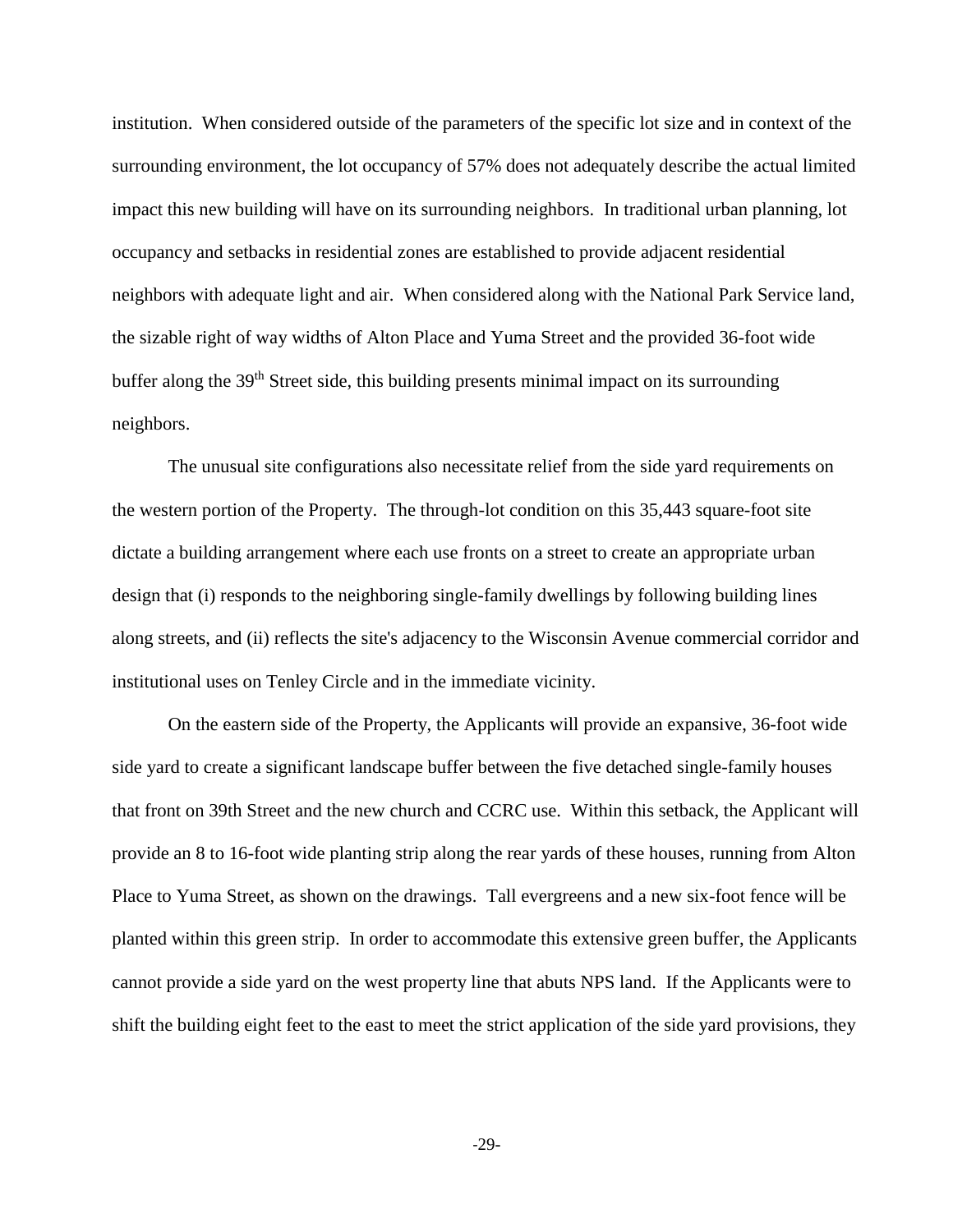would have to eliminate the green buffer on the east side because this setback area must also accommodate the garage ramp and access drive to the loading facilities, as shown on the drawings.

Because of the exceptional and extraordinary conditions of this particular Property, however, the Applicants can push the building to the west property line without creating any harm to the NPS parcel maintained as open space. This parkland will provide the same aesthetic and qualitative buffer that the regulations desire. The Applicants have been in discussions with NPS over the past 18 months on an appropriate landscape treatment for this federal parcel. The Applicant will design, improve and maintain this area, as shown on the concept plans included with the drawings, if approved by all required regulatory agencies. NPS and the Applicants presented their initial plans to the U.S. Commission of Fine Arts in September and will return with refinements to the design in November 2018.

#### 3. *No harm to the public good or to the zone plan*

The requested variances can be granted without causing substantial detriment to the public good and without substantial impairment to the intent, purpose, and integrity of the Zoning Plan. The project will adhere to the residential character of the neighborhood, while simultaneously continuing the existing religious use of the property.

The increased lot occupancy to 57 percent is less than what would be permitted for a matter of right religious institution. When combined with the adjacent NPS parcel to the east, which will remain open and landscaped, it will create an effective lot occupancy of approximately 46 percent. Without Sunrise, WABC would have to seek another buyer. That buyer would be a religious institution that would take advantage of the by-right zoning and could build a larger facility at 60 percent lot coverage, with a more severe intensity of daily use than that contemplated by the combination of WABC and Sunrise.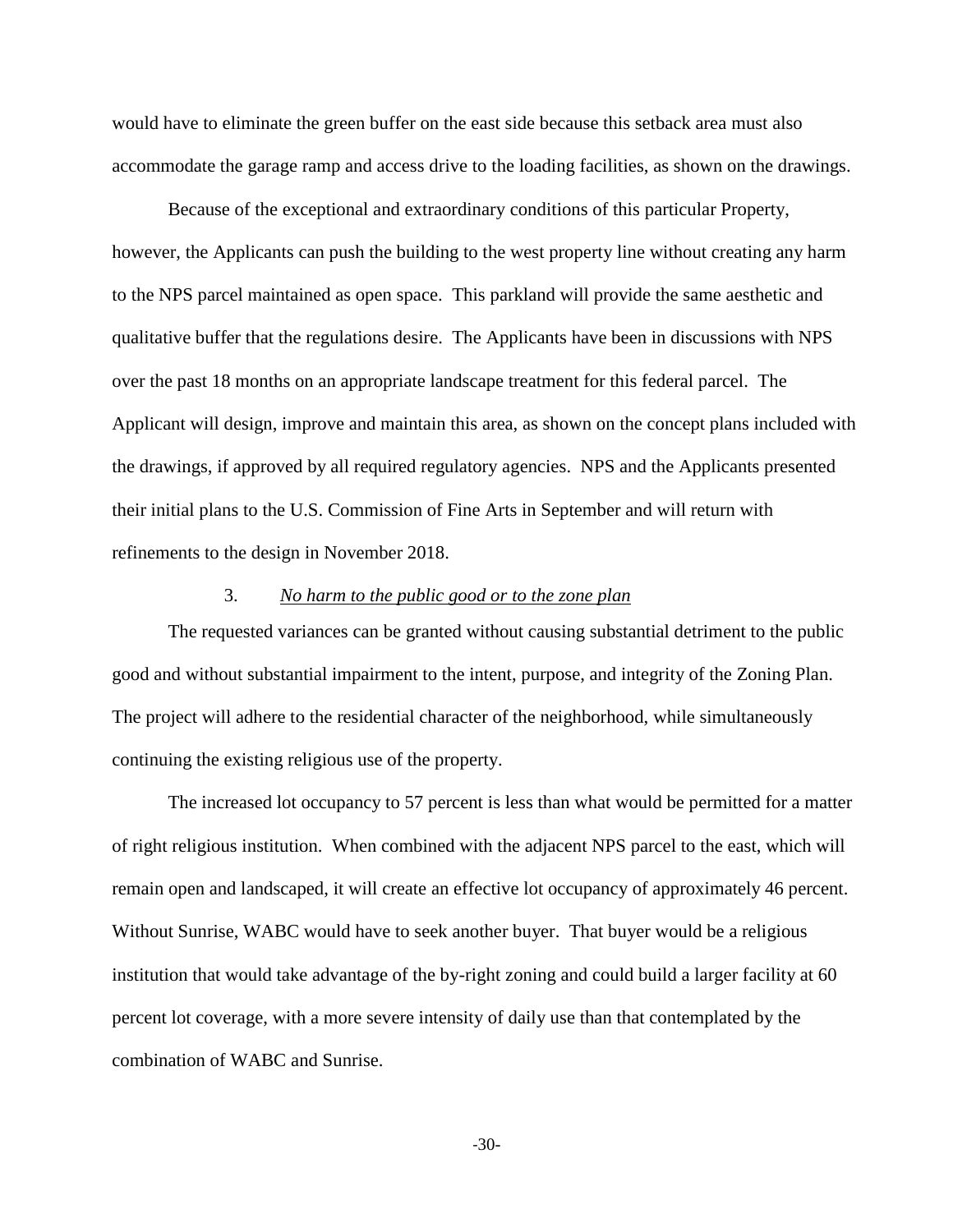The difference between 57 and 40 percent lot occupancy has marginal to no visual effect on the adjacent properties since it would not result in further setbacks from the streets. But for the practical, financial and operational difficulties described above, lot occupancy would be achieved by increasing the size of the interior courtyard, which would not affect the appearance of the building from the street. Similarly, if the building provided only three stories instead of four stories, there would be no change to the actual height of the building or its appearance from the street since both fall within the maximum permitted height of 40 feet. Finally, if the building provided a side yard to the west, there would be little visible difference due to the adjacent lot that is maintained as open space by NPS. Building up to that lot line allows the Applicants to provide as much space as possible between the new building and the neighbors to the east.

The variances would not cause substantial detriment to the public good and, in fact, would serve the public good by allowing elderly residents to age within their community at a site that is adjacent to a commercial corridor but within a residential neighborhood. The CCRC use is a particularly quiet and compatible residential use that is not in conflict with the adjacent single family houses, especially as compared to the likely alternative use of the site as a home for a modern, transit-oriented, mega-religious institution. The proximity of the Tenleytown-AU Metrorail Station – only 500 feet away – further supports the CCRC use at the WABC site. Accordingly, the Applicants satisfy each part of the variance-relief test.

### **VI. Community Outreach**

The Applicants have had numerous discussions, email communications and meeting with individual neighbors, groups of neighbors and Advisory Neighborhood Commission ("ANC") 3E to gather feedback on the proposed building. As a result of these meetings, the building has been reduced in height and size. The original plan contemplated a 100-unit building with 69 percent lot

-31-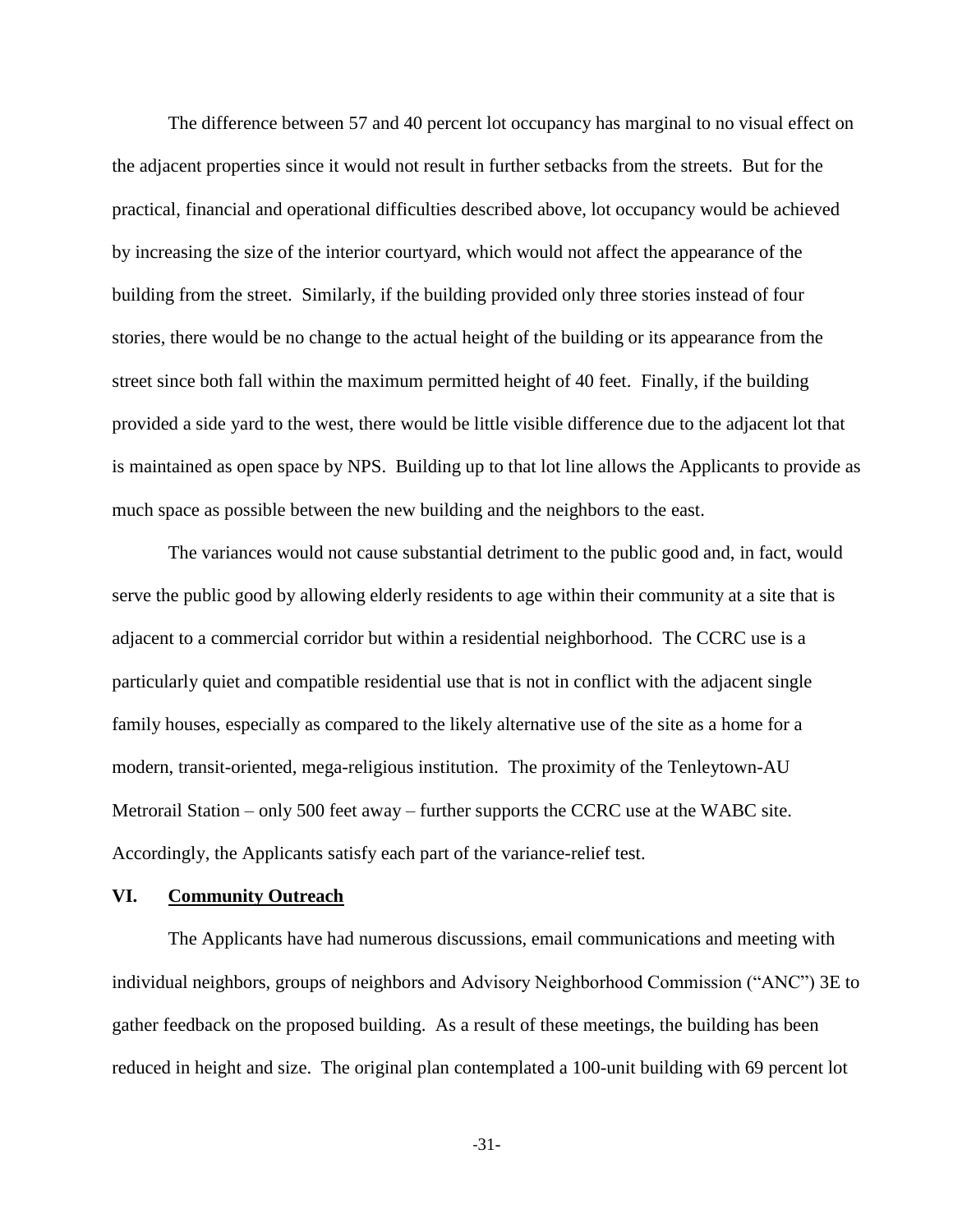coverage and a height of 60 feet for the portion of the building where the church would be located on the first and second floors. The Applicants were able to reconfigure the project to its current size of 86-units while still remaining viable. The Applicants made presentations to ANC 3E on October 12, 2017, December 14, 2017, March 15, 2018, June 14, 2018, and September 17, 2018. The

Applicants will return to the ANC on November 8 for final consideration and a vote on the

application.

# **VII. Witnesses**

The following witnesses may provide testimony at the Board's public hearing on the

application:

- 1. Patricia Dueholm, Moderator, WABC Board of Trustees
- 2. Janet Brooks, WABC Board of Trustees
- 3. Philip Kroskin, Senior Vice President, Sunrise Senior Living
- 4. Steve Ruiz, Moseley Architects (expert in architecture)
- 5. Charles R. Heath, AIA NCARB LEED ap (expert in architecture)
- 6. Andrew Altman, Five Squares Development (expert in land planning)
- 7. Rob Schiesel or Dan Van Pelt, Gorove Slade Associates (experts in transportation engineering)
- 8. Connie Fan, LSG Landscape Architecture (expert in landscape architecture)

# **VIII. Exhibits**

The following exhibits are included in support of this submission:

- Exhibit A Excerpt from Zoning Map showing Property Exhibit B List of Sunrise Signature Programs for Residents and Sample Calendar of Events Exhibit C Noise Study Exhibit D Resumes of: • Charles R Heath, AIA, Heath Architecture. LLC, expert in
	- architecture and senior housing design • Philip Kroskin, Senior Vice President Real Estate Development, expert in assisted living development
	- Andrew Altman, Five Squares Development, expert in land planning